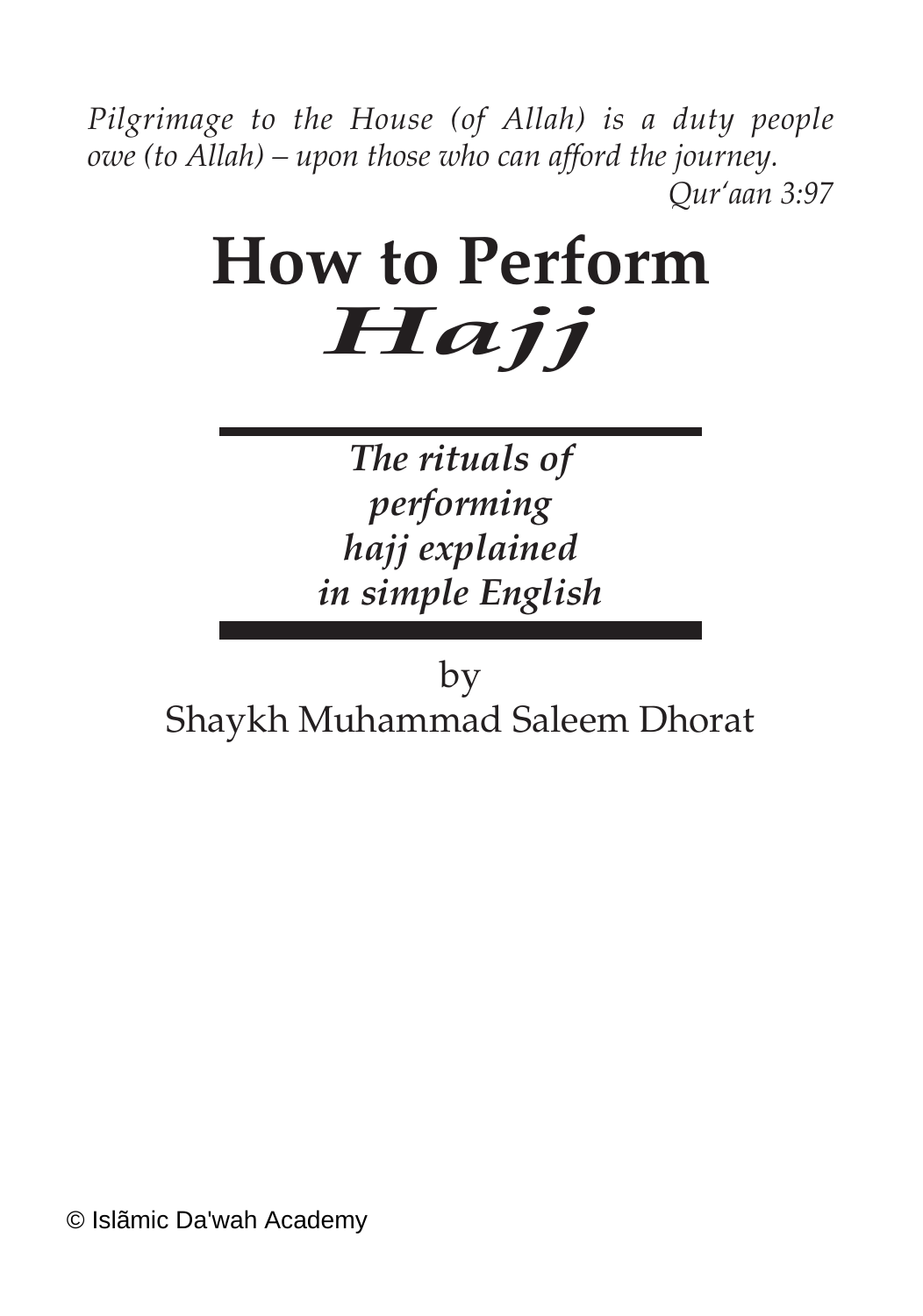# Contents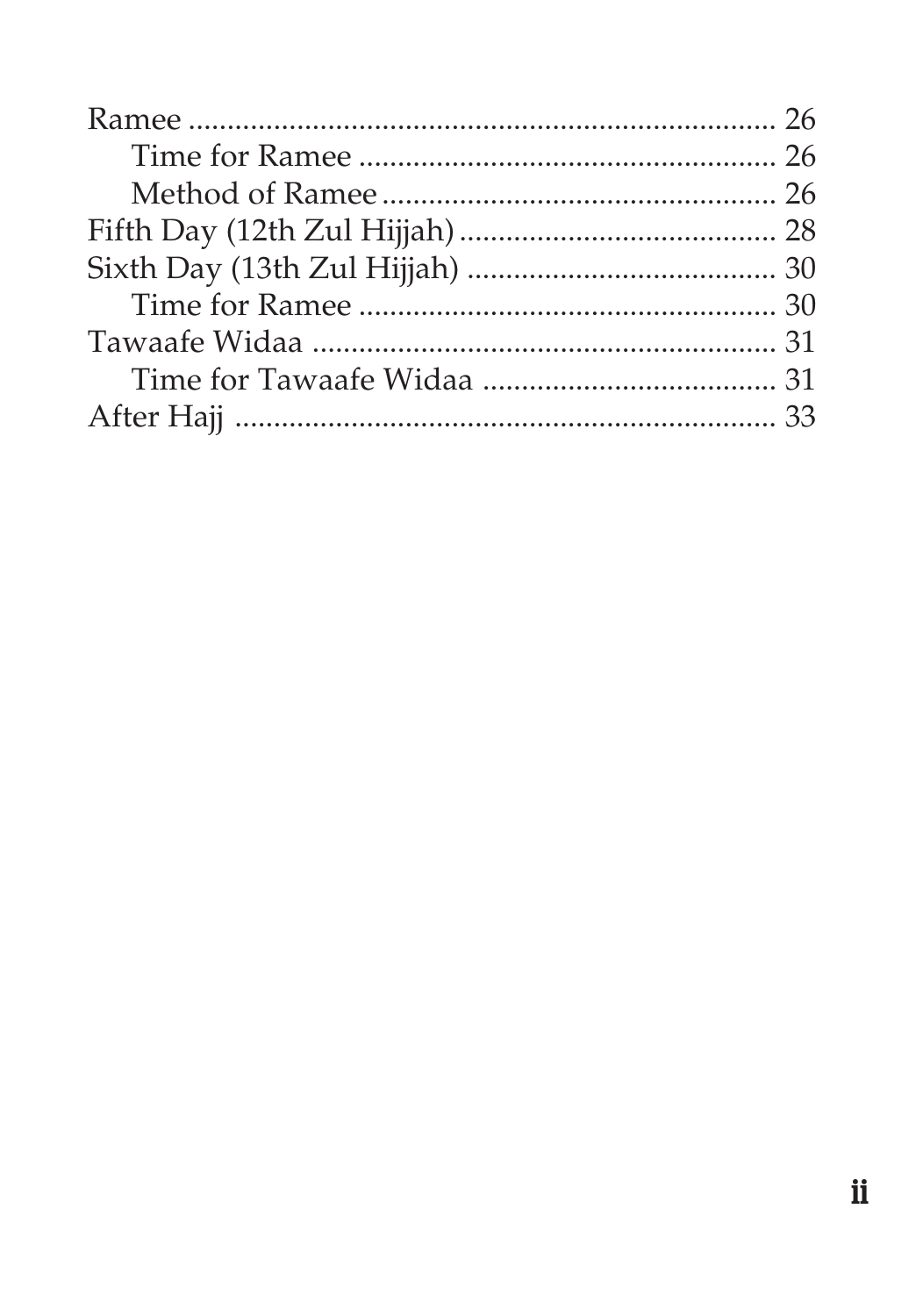# **FOREWORD**

#### **Hadhrat Maulana M. Na'eemullah Faarooqi M.A.**

On Sunday 9th April 1995, I visited Hadhrat Maulana Muhammad Saleem Dhorat and I found him proof reading a document. When I looked into the proof reading material, it was a booklet entitled 'How to Perform *Hajj*'. I could not resist going through it, and as I progressed through the book, I became very happy and made *du'aa* from the depth of my heart. May the Almighty Allah accept this excellent endeavour and make it instrumental for reward in the Hereafter*.* May He also grant readers the *tawfeeq* to derive maximum benefit from it. *Aameen*.

In this booklet, Hadhrat Maulana has presented the requisite *masaa'il* of *Hajj* in an extremely simplified manner, and has rectified mistakes committed by pilgrims in general. He has, in fact, provided an excellent guide through the current difficulties faced by the pilgrims*.* I must say that I have not previously come across such a comprehensive and precise booklet on the subject.

(Shaykh) Muhammad Na'eemullah Faarooqi (M.A.) Khateeb, Masjid Zaynab, Lahore, Pakistan.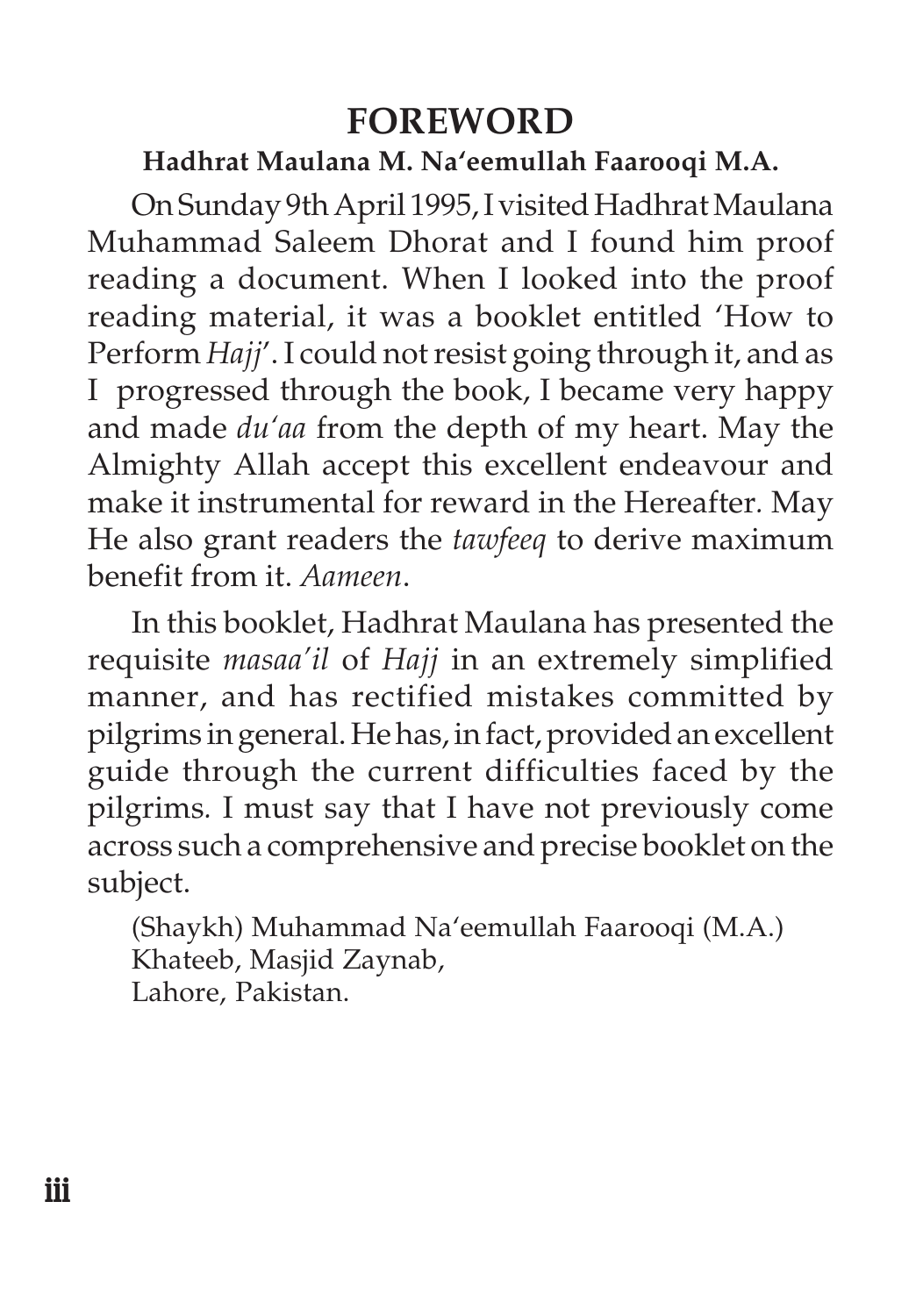## **FOREWORD Hadhrat Mufti Yusuf Sacha Saheb**

This small booklet will immediately raise the thought in the reader's mind: "Another book on *Hajj*!" Undoubtedly, there are many books on *Hajj* but the subject of *Hajj* is, in itself, so varied that every person's experience and need is different; also authentic books on Islaam are always needed.

Hadhrat Maulana Muhammad Saleem Dhorat Saheb has firstly, concentrated on the five days of *Hajj*; secondly, it is directed mainly to the English-speaking public; thirdly, an effort has been made to make *Hajj* as simple and easy as possible and yet maintain the balance in so far as *masaa'il* of *Hajj* are concerned; fourthly, it is a ready guide for the firsttime *Haajji* as well as a refresher for those brothers and sisters undertaking the journey after some time; and lastly, with the short *mas'alah* one knows exactly what the position is with the different *arkaan* (rites) of *Hajj*.

It must be remembered that this book complements Hadhrat Maulana Muhammad Saleem Saheb's earlier book, How to Perform *Umrah*, and both have to be studied together in order to truly appreciate and benefit from his treatment of the subject.

May Allah ta'aalaa in His Infinite Grace and Mercy accept Hadhrat Maulana Muhammad Saleem Saheb's humble effort and all who are connected with the Islaamic Da'awah Academy. *Aameen*.

(Mufti) Yusuf Sacha Co-ordinator Institute of Islamic Jurisprudence Batley, England. 9th April 1995 **iv**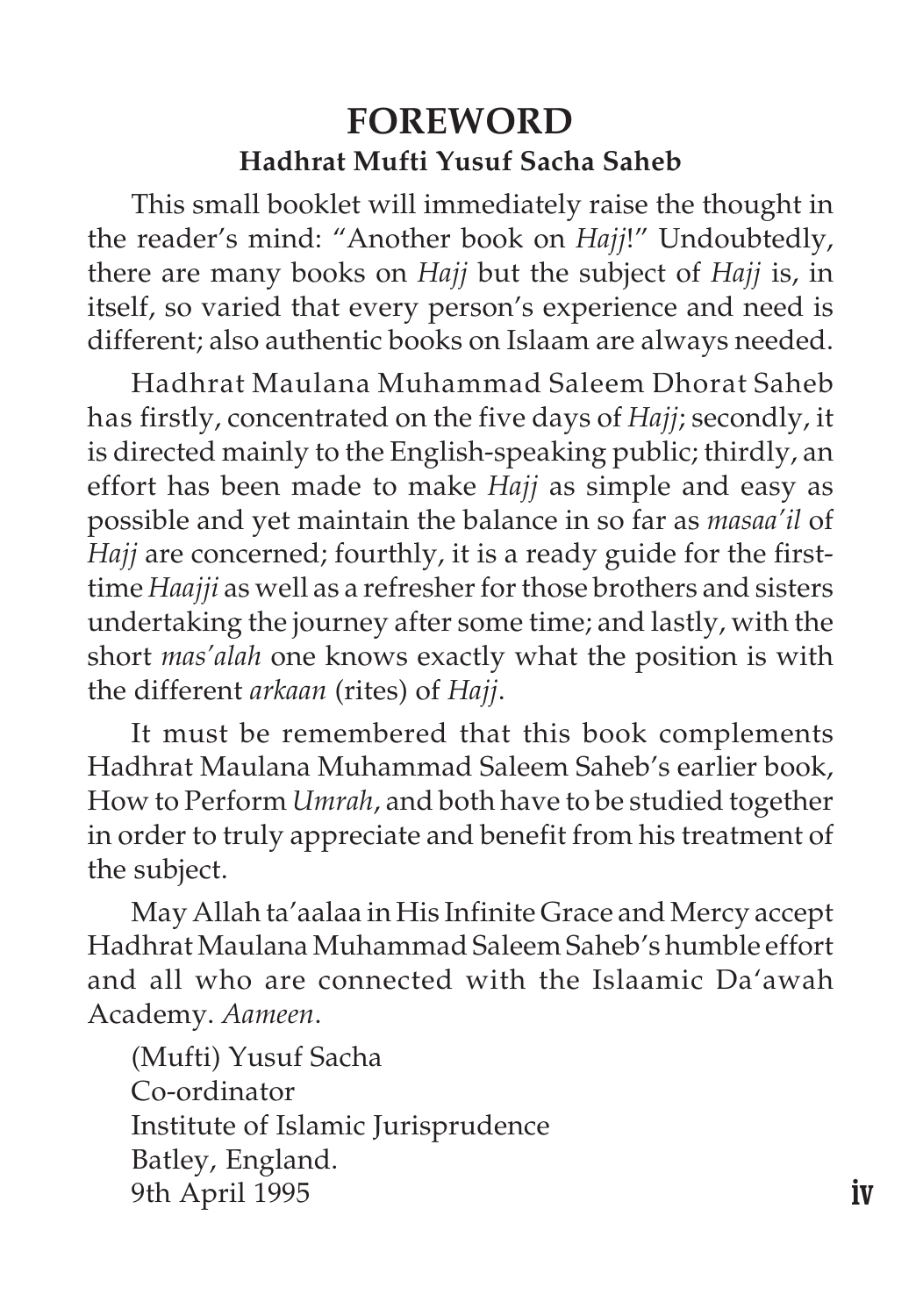بشــطِللْهِ الرَّجَزُ الرَّجَيْهِ

**INTRODUCTION**

Through the infinite Mercy of Almighty Allah, a book *How to Perform Umrah* by this humble servant of Islaam was published by the Islaamic Da'awah Academy. Those who benefited from this work, including many friends and well-wishers, insisted that I should write a similar book on the rituals of performing *Hajj*. Thus, this book is the result of their desire.

Many books, detailed and concise, have been compiled on this subject. In my humble way, I have made every effort to be precise and concise so that the rituals of *Hajj* are easily understood by all pilgrims.

*How to Perform Hajj* was compiled during *Hajj* 1413AH and *Hajj*1414AH with the final editing being completed in Masjidun Nabawi during Ramadhaan 1415AH. May Allah ta'aalaa accept this humble effort and make it a cause of salvation. *Aameen*.

I earnestly request all the pilgrims to remember this humble servant of Islaam, his parents, teachers, family, friends, well-wishers and all those associated with the publishing of this booklet in *du'aa* during their stay in the blessed land.

Muhammad Saleem Dhorat Zul Qa'dah 1415AH/April 1995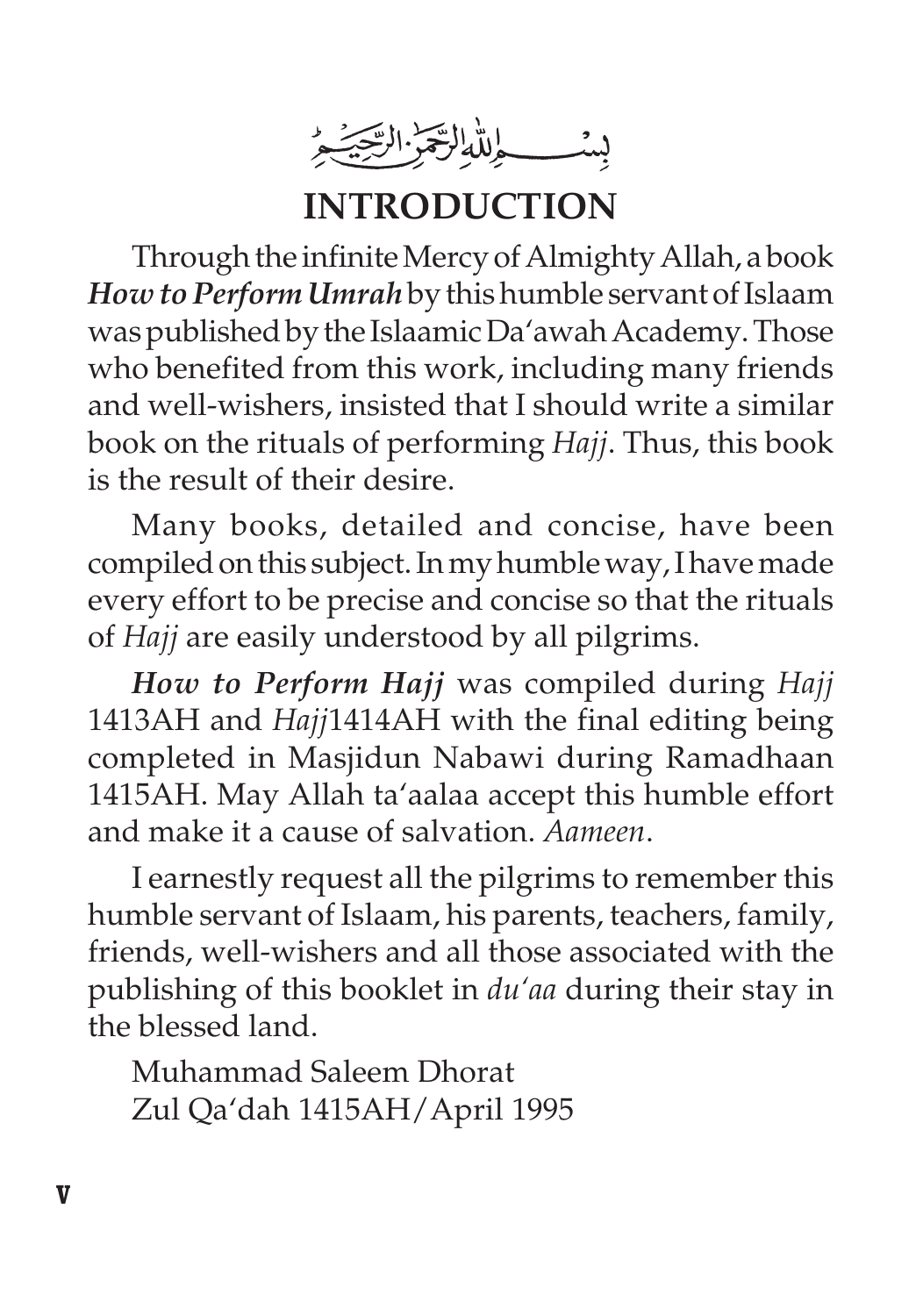# **TYPES OF HAJJ**

There are three types of *Hajj*:

- 1. **Qiraan** The pilgrim enters the state of *ihraam* with the intention of performing both *Umrah* and *Hajj*. A single *ihraam* is adopted for both. On reaching Makkah, the pilgrim first performs *Umrah* and thereafter he performs *Hajj* in the same *ihraam*; hence he will remain in the same *ihraam* till the end of *Hajj*.
- 2. **Tamattu' –** The pilgrim enters the state of *ihraam* with the intention of performing *Umrah* only. After the completion of *Umrah*, this *ihraam* is removed and another *ihraam* is adopted before 8th Zul Hijjah with the intention of performing *Hajj*.
- 3. **Ifraad** The pilgrim enters the state of *ihraam* with the intention of performing *Hajj* only. He does not combine it with *Umrah*. After entering the *ihraam*, the pilgrim will remain under the restrictions until the end of *Hajj*.

NOTE: According to *Sharee'ah*, *ihraam* is to enter into a state in which certain *halaal* (lawful) things become prohibited for a person e.g. use of perfume, trimming or shaving hair from the body, etc. This is done by wearing two sheets, making *niyyah* of *Hajj/Umrah* and reciting *talbiyah.* (The women will remain in their normal clothing).

**1** *ihraam*. Some people think that once these sheets are The two sheets worn by the pilgrim are also called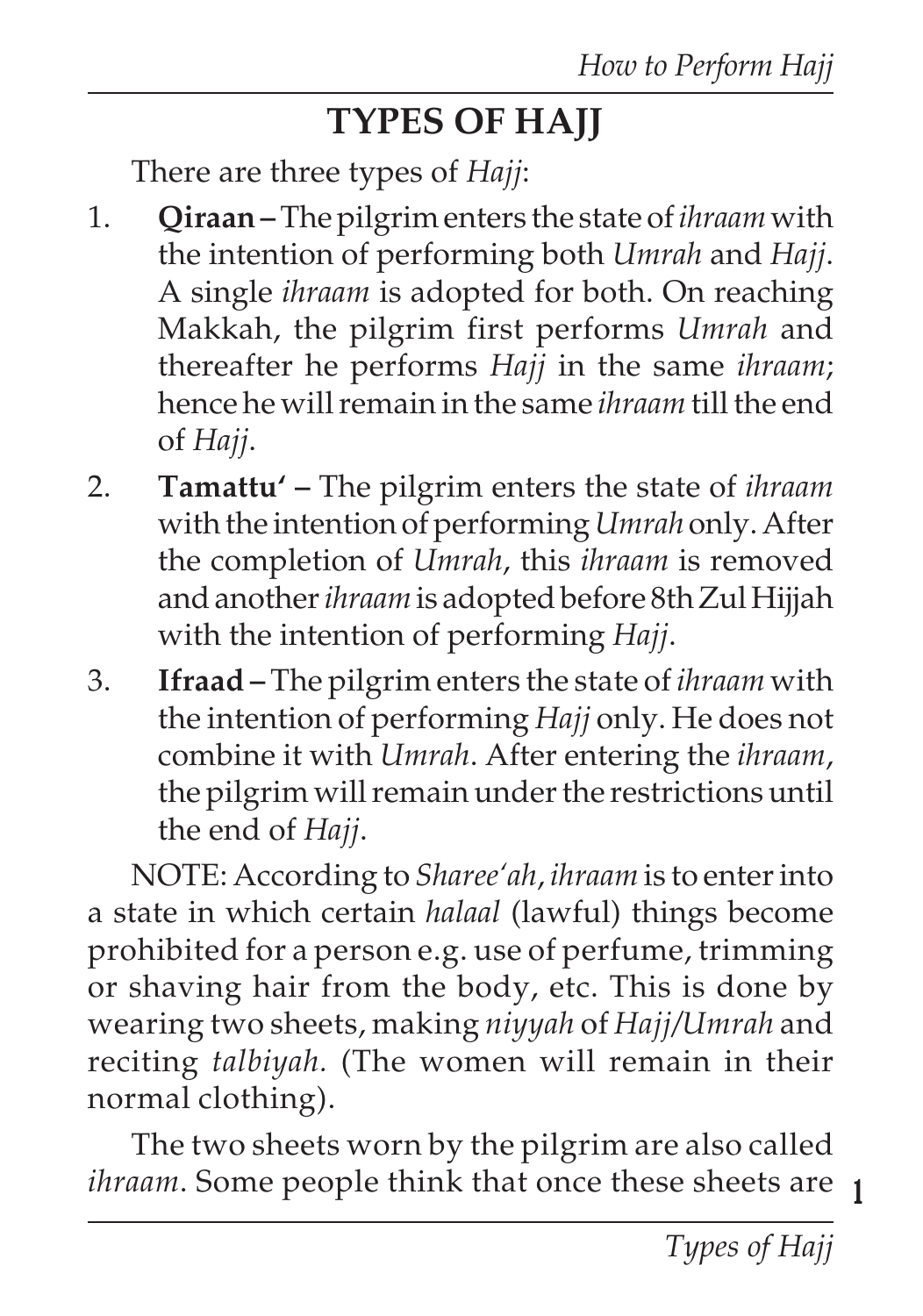put on, they cannot be taken off. This is not so. A pilgrim can change them whenever required. By taking them off, the pilgrim does not come out of the state of *ihraam.* He will come out of the state of *ihraam* only when he completes all the essential rites of *Hajj/Umrah.*

**Aboo Hurayrah** *radhiyallahu anhu* **reports that Rasoolullah** *sallallahu alayhi wasallam* **said, "Whoever performs Hajj for the sake of pleasing Allah and therein utters no word of evil, nor commits any evil deed, shall return from it as free from sin as the day on which his mother gave birth to him."**

*Bukhaari, Muslim*

**Aa'ishah** *radhiyallahu anhaa* **reports that Rasoolullah** *sallallahu alayhi wasallam* **said, "There is no day in which Allah sets free more souls from the fire of Hell than on the day of Arafaat. And on that day Allah draws near to the earth and by way of exhibition His pride remarks to the angels: 'What is the desire of these servants of mine'."**

*Muslim*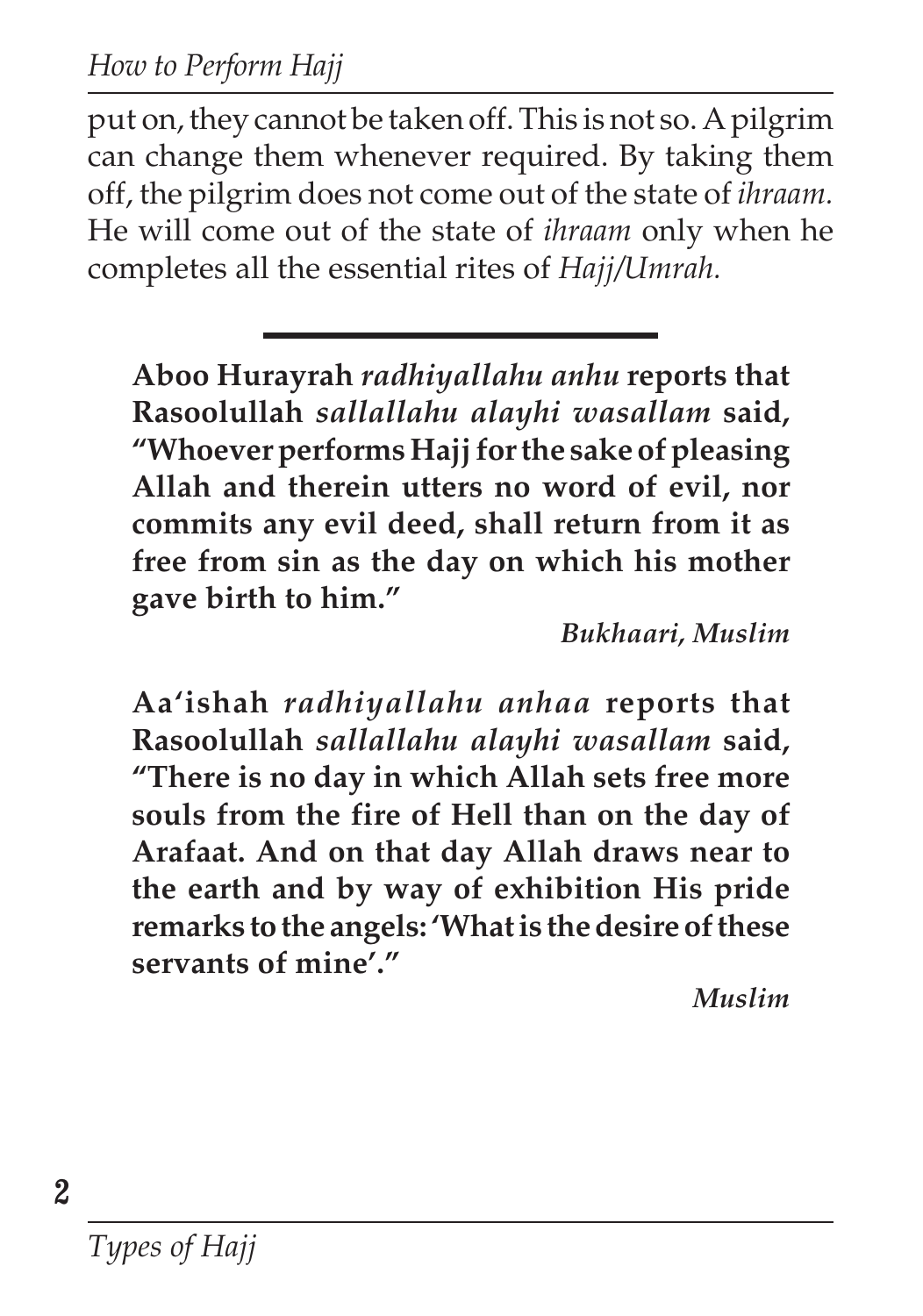# **HOW TO USE THIS BOOK**

## **HAJJ QIRAAN**

If you are performing *Hajj Qiraan*:

- 1. You will enter the state of *ihraam* with the intention of performing both - *Umrah* and *Hajj* on or before reaching *Meeqaat*. Study and follow the section on *ihraam* in my book 'How to Perform *Umrah*'. However, make sure you make intention of both *Umrah* and *Hajj*.
- 2. On reaching Makkah, make necessary arrangements and go to Al Masjidul Haraam and perform *Umrah* (i.e. *tawaaf* and *sa'ee*). Study and follow the section on *tawaaf* and *sa'ee* in my book 'How to Perform *Umrah*'.

**Mas'alah:** Do not shave or trim after *sa'ee*.

3. After completing *sa'ee*, perform a second *tawaaf*. This second *tawaaf* is *tawaafe qudoom* which is *Sunnah*.

**Mas'alah:** If you are going to perform *sa'ee* of *Hajj* after this *tawaaf*, then this *tawaaf* will be performed with *idhtibaa* in all seven rounds and *ramal* in the first three rounds only.

4. Now perform *sa'ee* once again. This is the *sa'ee* for *Hajj.*

**Mas'alah:** *Sa'ee* of *Hajj* can be performed after *tawaafe ziyaarat* too, but for those performing *Hajj Qiraan*, it is

**3**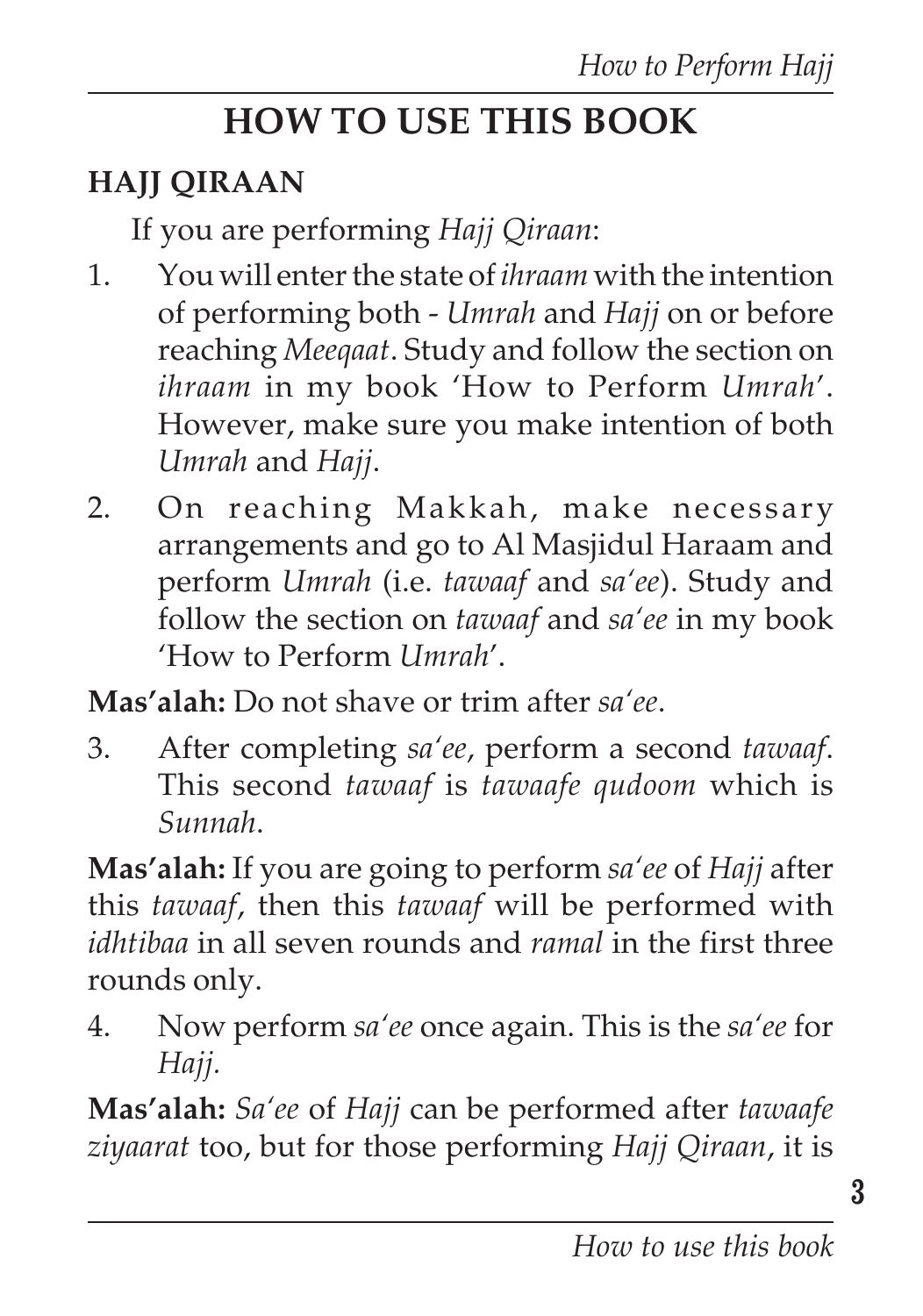more preferable and better to perform it after *tawaafe qudoom*.

- 5. Now you will remain in Makkah Mukarramah in the state of *ihraam*. You will not adopt another *ihraam* for *Hajj*.
- 6. Turn to page 6 and follow the guidelines for the five days of *Hajj.*

# **HAJJ TAMATTU'**

If you are performing *Hajj Tamattu'*:

- 1. You will enter the state of *ihraam* with the intention of performing *Umrah* only on or before reaching *Meeqaat*. Study and follow the section on *ihraam* in my book 'How to Perform *Umrah*'.
- 2. On reaching Makkah, make necessary arrangements and go to Al Masjidul Haraam and perform *Umrah* (i.e. *tawaaf*, *sa'ee* and *halaq/qasr*). Study and follow the section on *tawaaf, sa'ee* and *halaq* in my book 'How to Perform *Umrah*'.
- 3. After *halaq* (shaving), all restrictions of *ihraam* will end. You will remain in Makkah Mukarramah without *ihraam*.
- 4. Turn to page 6 and follow the guidelines for the five days of *Hajj.*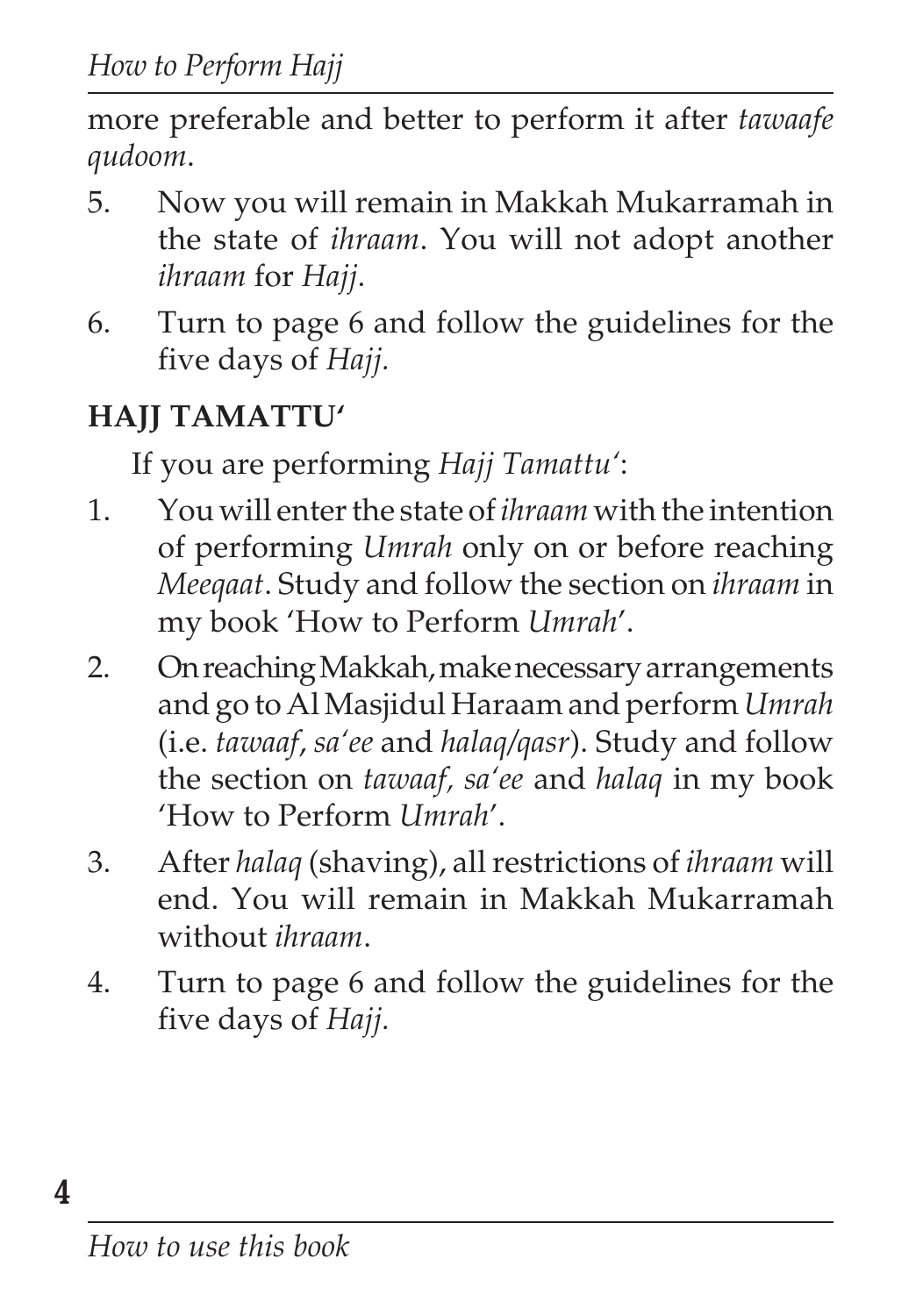## **HAJJ IFRAAD**

If you are performing *Hajj Ifraad*:

- 1. You will enter the state of *ihraam* with the intention of performing *Hajj* on or before reaching *Meeqaat*. Study and follow the section on *ihraam* in my book 'How to Perform *Umrah*'. However, make sure you make intention to perform *Hajj* and not *Umrah*.
- 2. On reaching Makkah, make necessary arrangements and go to Al Masjidul Haraam and perform *tawaafe qudoom* which is *Sunnah*. Thereafter, offer two *raka'at* behind Maqaame Ibraaheem. Study and follow the section on *tawaaf* in my book 'How to Perform *Umrah*'.

**Mas'alah:** If you are going to perform *sa'ee* of *Hajj* after *tawaafe qudoom*, then perform the *tawaaf*, with *idhtibaa* in all seven rounds and *ramal* in the first three rounds.

**Mas'alah:** *Sa'ee* of *Hajj* is best after *tawaafe ziyaarat* for those performing *Hajj Ifraad.*

- 3. If you intend to perform *sa'ee* now, then proceed to Safaa. Study and follow the section on *sa'ee* in my book 'How to Perform *Umrah*'.
- 4. Now you will remain in Makkah Mukarramah in the state of *ihraam*. You will not adopt another *ihraam* for *Hajj*.
- 5. Turn to page 6 and follow the guidelines for the five days of *Hajj*.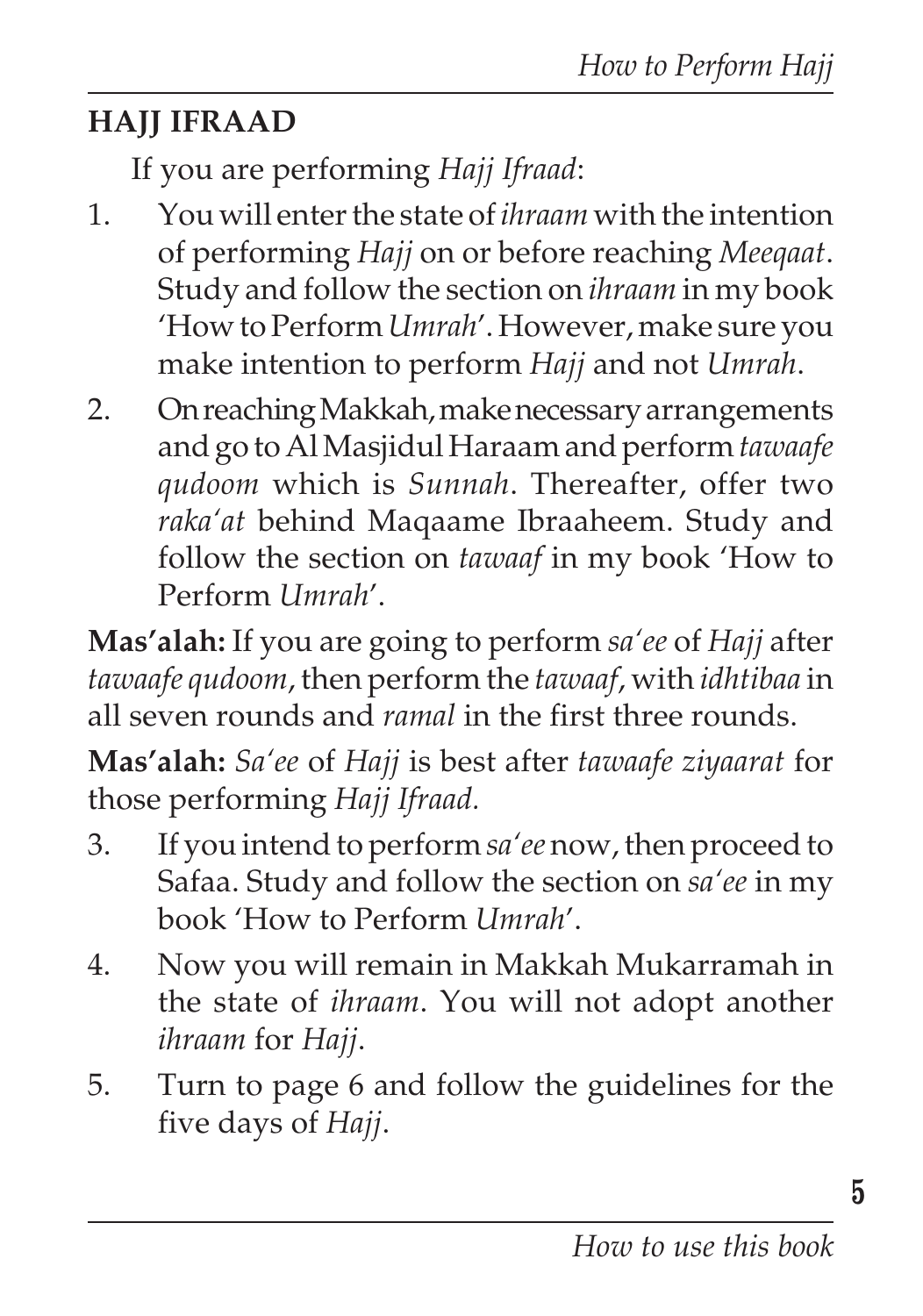# **THE FIVE DAYS OF HAJJ**

## **BEFORE 8TH ZUL HIJJAH**

**If you are performing** *Hajj Ifraad* **and** *Hajj Qiraan***, then you are already in** *ihraam***. You do not need to adopt another** *ihraam***.**

**If you are performing** *Hajj Tamattu'***, you will need to enter the** *ihraam* **with the intention of performing** *Hajj***.**

- 1. On the 8th Zul Hijjah, you will be leaving for Minaa after sunrise; therefore, complete all your preparations by the 7th Zul Hijjah.
- 2. If you are performing *Hajj Tamattu'*, then cleanse yourself, perform *ghusl*, etc. before the morning of 8th Zul Hijjah and put on the sheets of *ihraam*. Women do not put on these sheets.
- 3. Go to Al Masjidul Haraam and perform two *raka'at* with the intention of *ihraam* with your head covered, and sitting bareheaded make *niyyah* (intention) of *Hajj* and recite *talbiyah* (labbayk). Your *ihraam* is complete and you must refrain from certain acts which become impermissible.

**Mas'alah**: If now, you wish to perform the *sa'ee* of *Hajj*, which is normally performed after *tawaafe ziyaarat*, you may do so. However, a *sa'ee* cannot be performed without *tawaaf*, hence, you will first perform a *nafl tawaaf* and then *sa'ee*.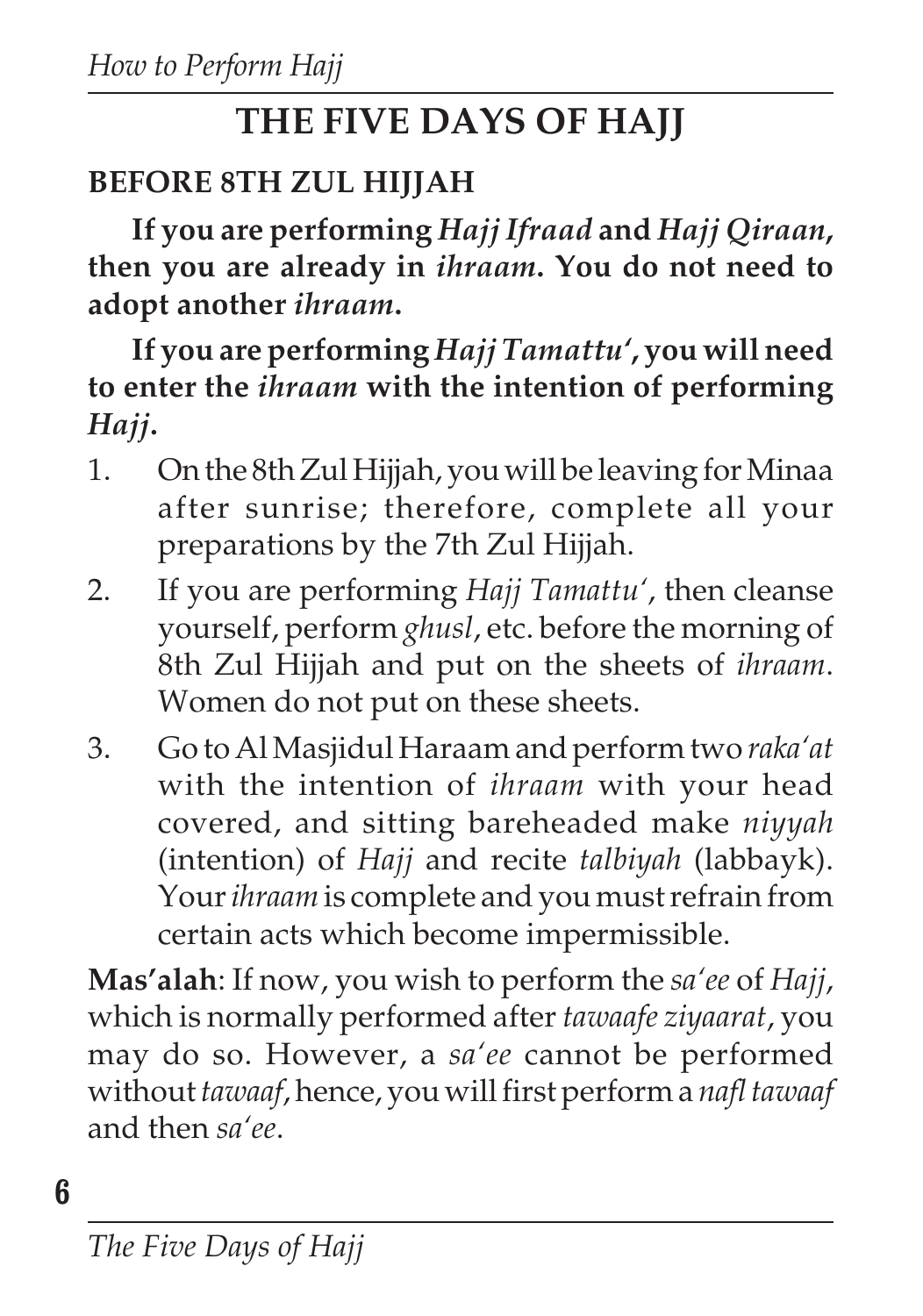**Mas'alah**: This *nafl tawaaf* before *sa'ee* will be performed with *idhtibaa* in all seven rounds and *ramal* in the first three rounds only. Remember the rule -'Every *tawaaf* followed by a *sa'ee* will be performed with *idhtibaa* and *ramal*'.

**Mas'alah**: For those performing *Hajj Tamattu'*, performing *sa'ee* after *tawaafe ziyaarat* is more preferable.

**Mas'alah**: A person performing *Hajj Tamattu'* can enter into the state of *ihraam* for *Hajj* anytime before 8th Zul Hijjah.

**Mas'alah**: It is *afdhal* and *mustahab* to make the *niyyah* of *ihraam* in Al Masjidul Haraam.

NOTE: Many people leave for Minaa at night after *'Eeshaa* for convenience or feeling afraid that they may not find suitable place in Minaa. This is not in accordance with the *Sunnah* and it is also a cause of unnecessary hardship. Therefore, leave Makkah after sunrise in the *masnoon* manner on 8th Zul Hijjah.

NOTE: For those performing *Hajj* with *mu'allim/ mu'assasah* (Europa Establishment), it is advisable to form a group and arrange private transport for the five days of *Hajj*. By arranging your own transport, you will relieve yourself of many difficulties and travel with great comfort and ease.

NOTE: Take as less luggage as possible. A sheet, a sleeping bag, a pair of clothes, soap, tissue and towel is all you require.

**7**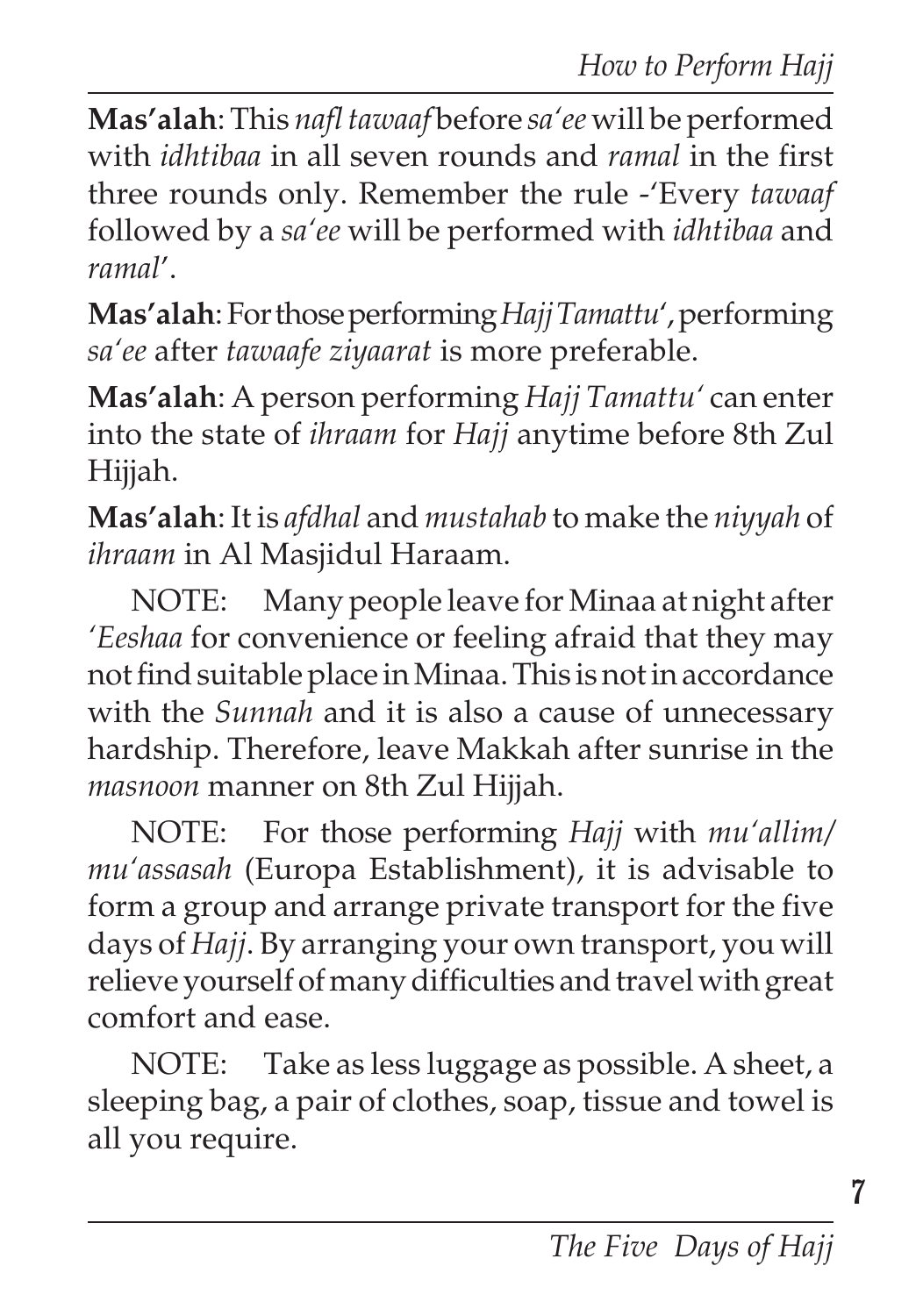# **FIRST DAY (8TH ZUL HIJJAH)**

- 1. Proceed to Minaa after sunrise with *talbiyah* flowing from your lips.
- 2. Remain in Minaa and perform *Zuhr*, *Asr*, *Maghrib*, *'Eeshaa* and *Fajr* of the following day. Also spend the night in Minaa.

**Mas'alah**: It is *mustahab* to perform these five *Salaat* in Minaa.

**Mas'alah**: It is *Sunnah* to spend the night in Minaa.

**Mas'alah**: There are no prescribed devotions on this day. Recite *talbiyah* excessively. Spend every moment in *ibaadah, zikr, istighfaar, tilaawat, durood shareef* and learning and teaching.

**8** this effect.**Mas'alah**: If, when you arrived in Makkah for *Hajj*, the total number of days you intended to stay continuously in Makkah before 8th Zul Hijjah were 15 days or more, then you are a *muqeem*, i.e. you will perform all the *Salaat* during the five days of *Hajj* complete. However, if you have stayed less than 15 days in Makkah, you are a *musaafir* and therefore you will make *qasr*, i.e. perform two *raka'at fardh* of *Zuhr, Asr* and *'Eeshaa* unless you perform your *Salaat* behind a *muqeem imaam*. Similarly, the *qurbaani* of '*Eedul Adh'haa* which is offered annually is also *waajib* upon the *muqeem* if he possesses the *nisaab* of *Zakaat*, but not upon the *musaafir*. This sacrifice of *'Eedul Adh'haa* can be offered anywhere and the pilgrim, before departing from home, may leave instructions to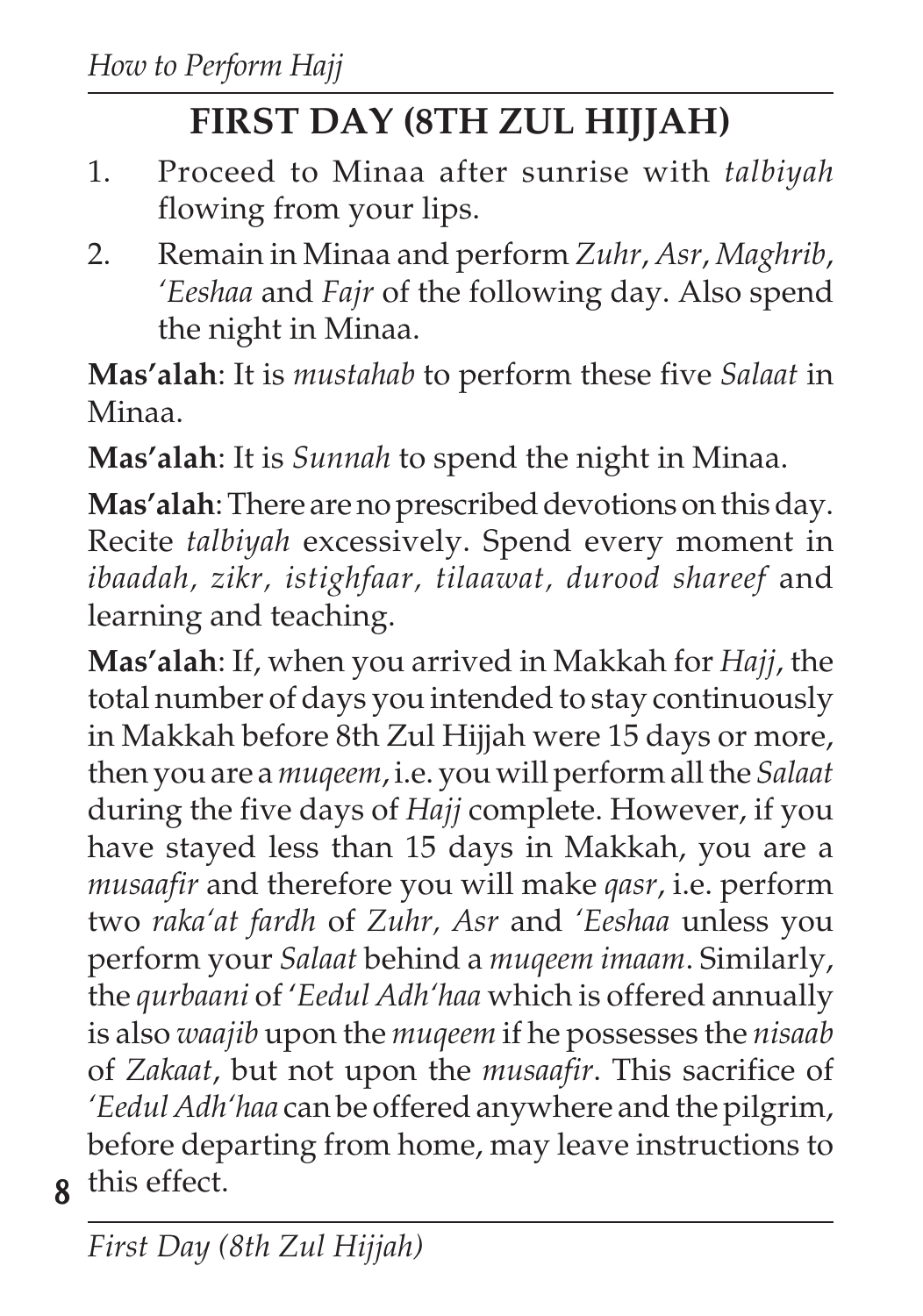**Mas'alah**: The *takbiraat* of *tashreeq* should be recited from the *Fajr* of 9th Zul Hijjah to the *Asr* of 13th Zul Hijjah, even during *Hajj*.

NOTE: Eat less whilst in Minaa. Try to remain on fruit and liquid. You will find it very helpful.

#### **DU'AA FOR ARAFAAT**

In one Hadeeth it is stated: When one reads the following (*du'aa*) after *zawaal* in Arafaat, on the day of Arafah, facing *qiblah,* Allah says:

O my angels! What is the reward of My servant who glorified Me, praised Me, mentioned My Oneness and Greatness and sent salutations on My Prophet *sallallahu alayhi wasallam*?

I have forgiven him and accepted his request regarding his needs and if My servant intercedes for all who are in Arafah, I will accept it; and he may ask whatever he wishes.

| 100 times | Fourth Kalimah. |
|-----------|-----------------|
|-----------|-----------------|

100 times Soorah Ikhlaas.

100 times Durood Ibraaheem. (Add *wa 'alaynaa ma'ahum* at the end of every Durood Shareef).

**Do remember the author and all those who participated in making this publication possible.**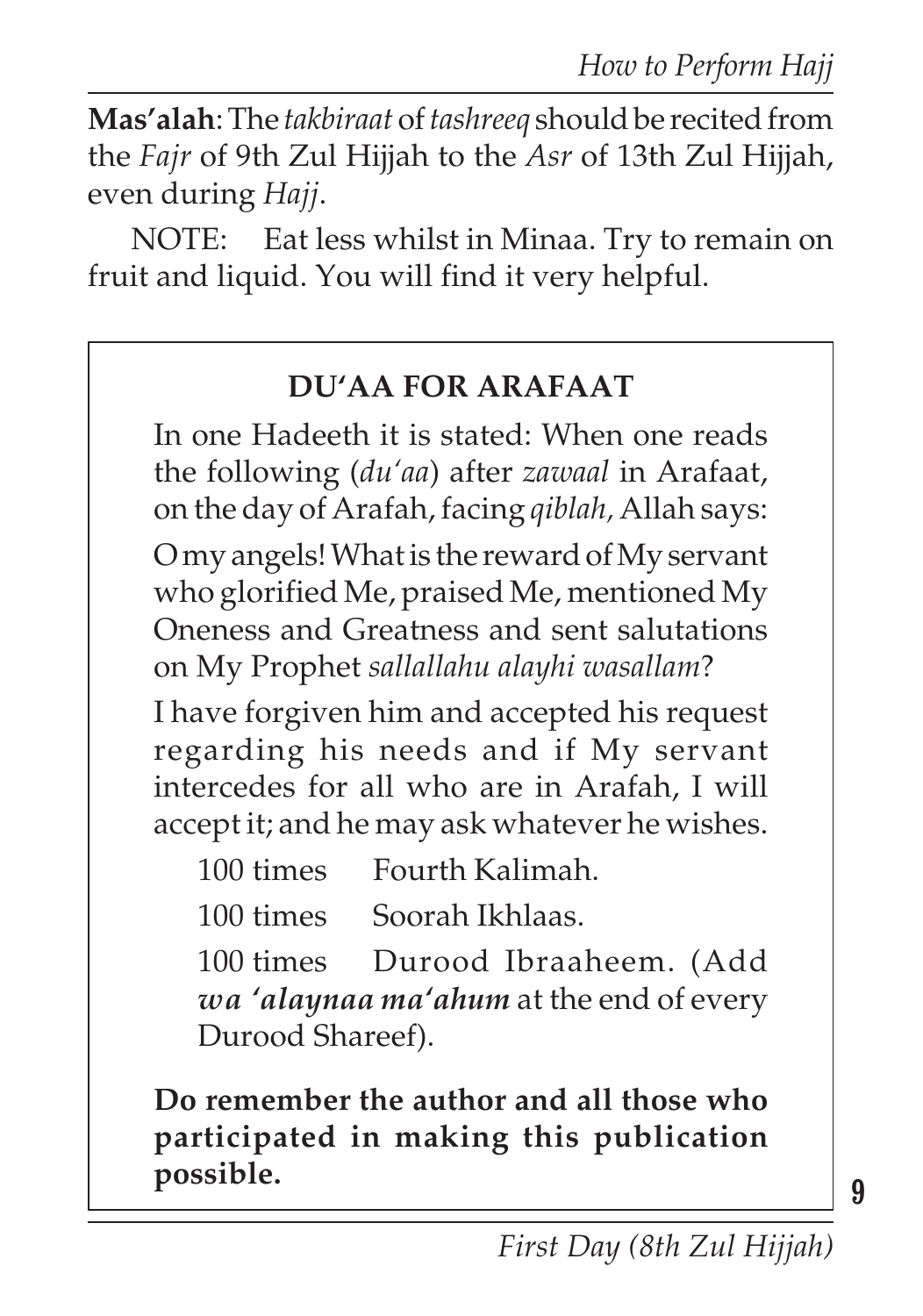# **SECOND DAY (9TH ZUL HIJJAH)**

## **TO ARAFAAT**

1. Leave for Arafaat after sunrise. On the way, recite *talbiyah, du'aa, durood, zikr* and*takbeer*in abundance.

**Mas'alah**: To leave Minaa before sunrise is contrary to *Sunnah*.

2. On reaching Arafaat, make all necessary preparations before *zawaal*. Relieve yourself of all necessities.

**Mas'alah**: The time for *wuqoof* (stay) in Arafaat starts from *zawaal* on 9th Zul Hijjah and ends at *sub'h saadiq* the following morning. It is *fardh* to spend even a little portion of this time in Arafaat. To remain in Arafaat until sunset is *waajib*.

## **Wuqoof of Arafaat**

- 3. As soon as the time for *Zuhr Salaat* begins, perform *wudhoo.* (*Ghusl* is more preferable if possible).
- 4. Perform *Zuhr Salaat* and engage in *ibaadah*. It is *mustahab* to read *durood shareef, zikr, tasbeeh*, praises of Allah, *talbiyah*. Earnestly make *du'aa* for yourself, family and friends and the whole *Ummah*. Do remember this humble writer, his family and all those associated with the publishing of this booklet. Whatever *zikr* you recite, read it thrice each time.
- 5. Perform *Asr Salaat* on its time and thereafter engage in *ibaadah* once again until sunset.

**10**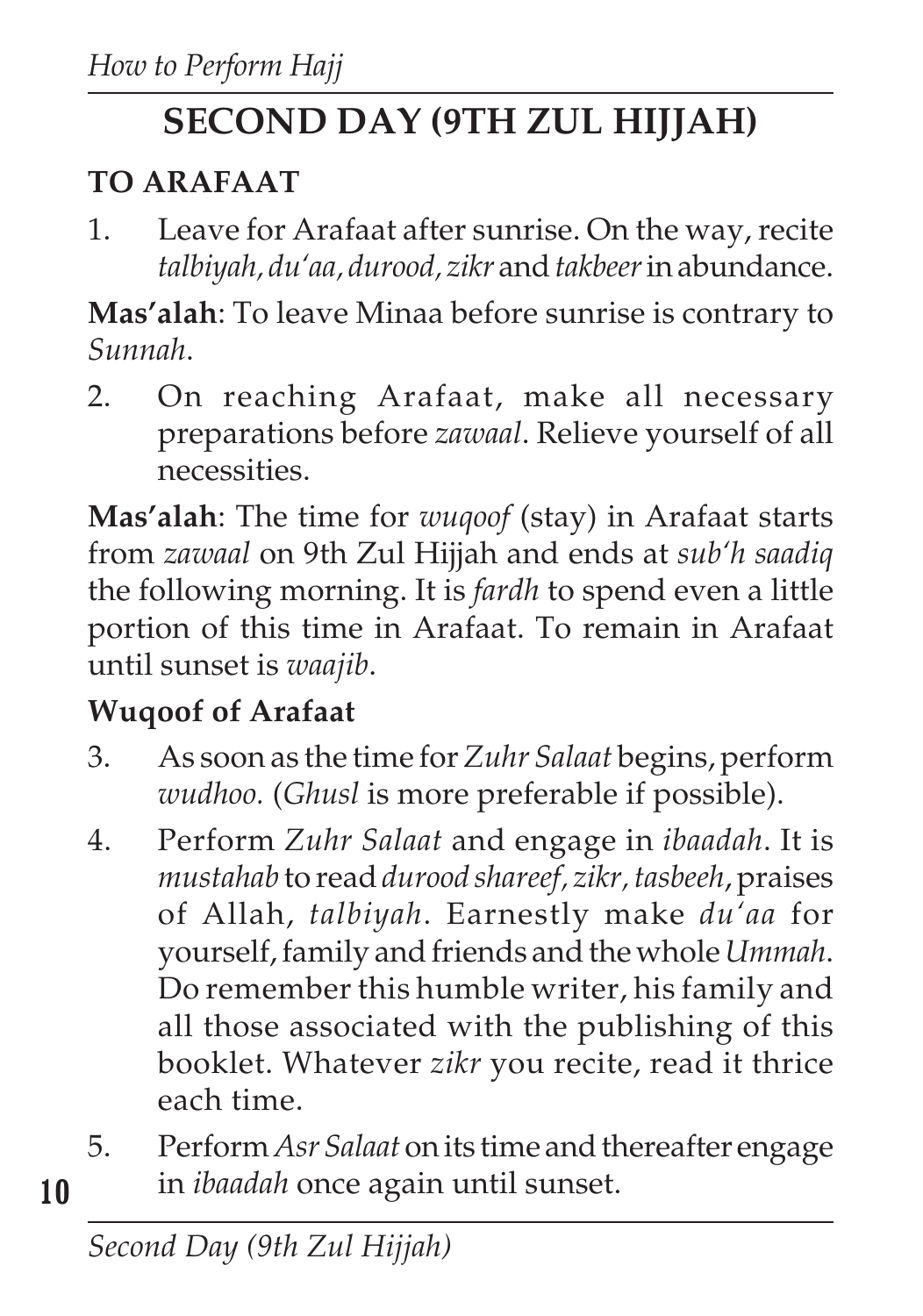**Mas'alah**: The *Zuhr* and *Asr* will be combined together only if:

- (a) Performed in or near Arafaat,
- (b) It is 9th Zul Hijjah,
- (c) The sultaan or his representative is present,
- (d) The performer is in the *ihraam* for *Hajj*,
- (e) *Zuhr* is performed first and then *Asr*, and
- (f) It is performed in congregation.

If one or more of these conditions are lacking, then it is *waajib* to perform the two *Salaat* on their respective times. In our situation, this is the case when we perform our *Salaat* in our tents; therefore, the two *Salaat* will be performed separately on their respective times.

NOTE: It is not advisable to go to the Masjid in Arafaat because the plain of Arafaat is too vast and tents are identical; hence, it is possible for one to lose his way back to his tent. Similarly, do not venture out to look for Jabale Rahmat even though it is more virtuous to do *wuqoof* near it.

**Mas'alah**: It is *mustahab* and more virtuous to engage in devotion standing, facing *qiblah*, with your hands raised as in *du'aa*. It is also permissible to sit or even lie down. But to lie down without excuse is *makrooh*. If the pilgrim gets tired, he may sit down and stand up again.

**Mas'alah**: It is *bid'ah* to climb Jabale Rahmat during *wuqoof*.

**Mas'alah**: In between *du'aa*, recite *talbiyah*.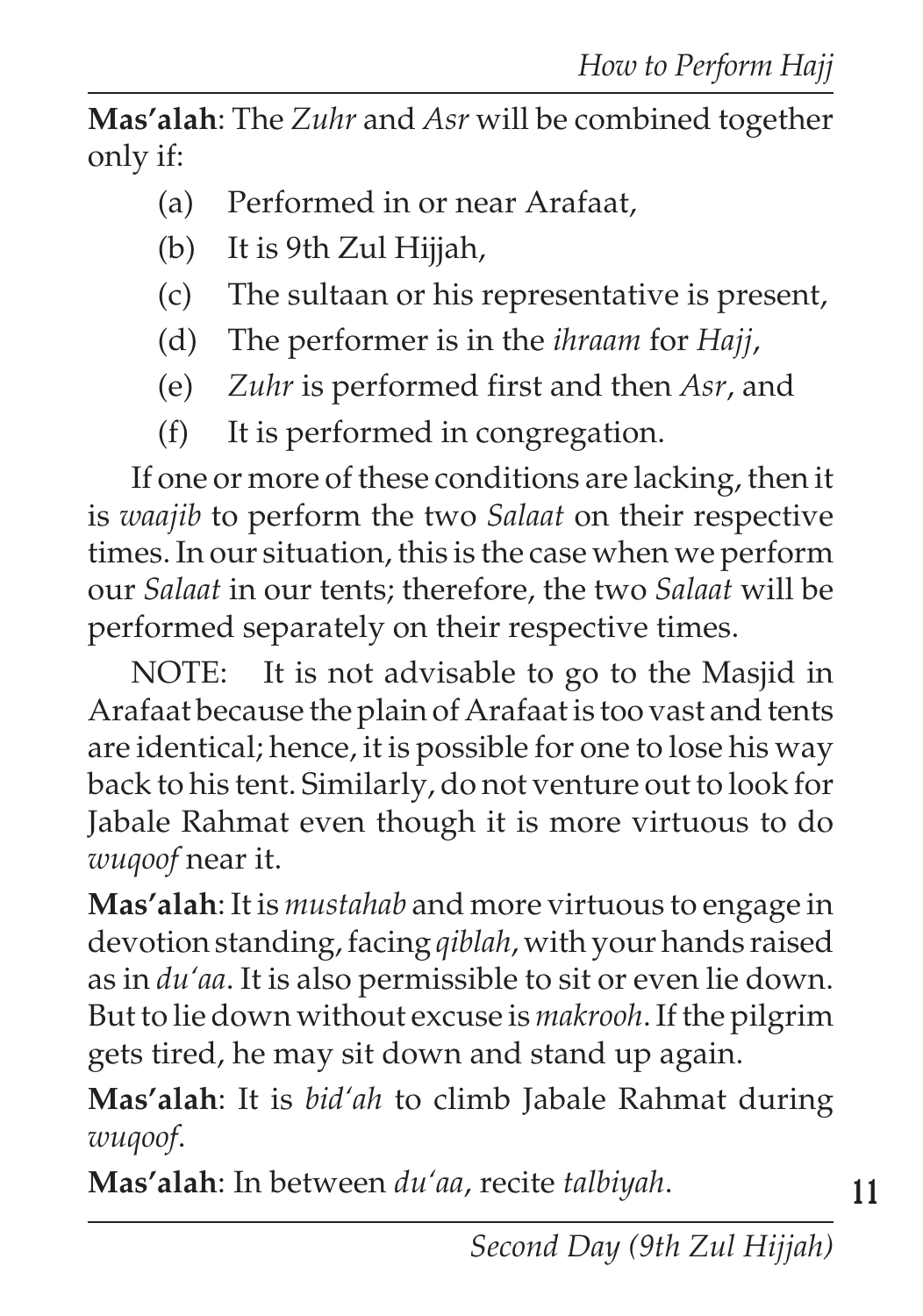**Mas'alah**: It is prohibited for men and women to stand together.

**Mas'alah**: There is no *Jumu'ah Salaat* in Arafaat. Perform *Zuhr Salaat*, even on Friday.

IMPORTANT NOTE: During *wuqoof*, keep yourself busy in *ibaadah* until the evening. Remember Allah ta'aalaa as much as possible and make *du'aa* sincerely crying before Him, beseeching Him and asking Him for all your lawful needs of this world and the Hereafter. Let no laxity or negligence come near you. You may not get this opportunity again. Do not involve yourself in disputes, non sensical talks, etc. Cry, weep and ask for forgiveness for yourself, parents, family and friends and the whole Muslim *Ummah*. Ask for His Pleasure and Jannah and seek His refuge from His Anger and Hell.

**This humble writer also requests you to remember him, his family and friends and all associated with the publishing of this booklet in your** *du'aa* **too.**

6. After sunset leave for Muzdalifah. Do not perform *Maghrib Salaat* in Arafaat.

**Mas'alah**: It is not permissible to depart from Arafaat before sunset.

# **TO MUZDALIFAH**

1. After sunset, depart for Muzdalifah reciting *talbiyah, takbeer, du'aa, durood shareef,* etc.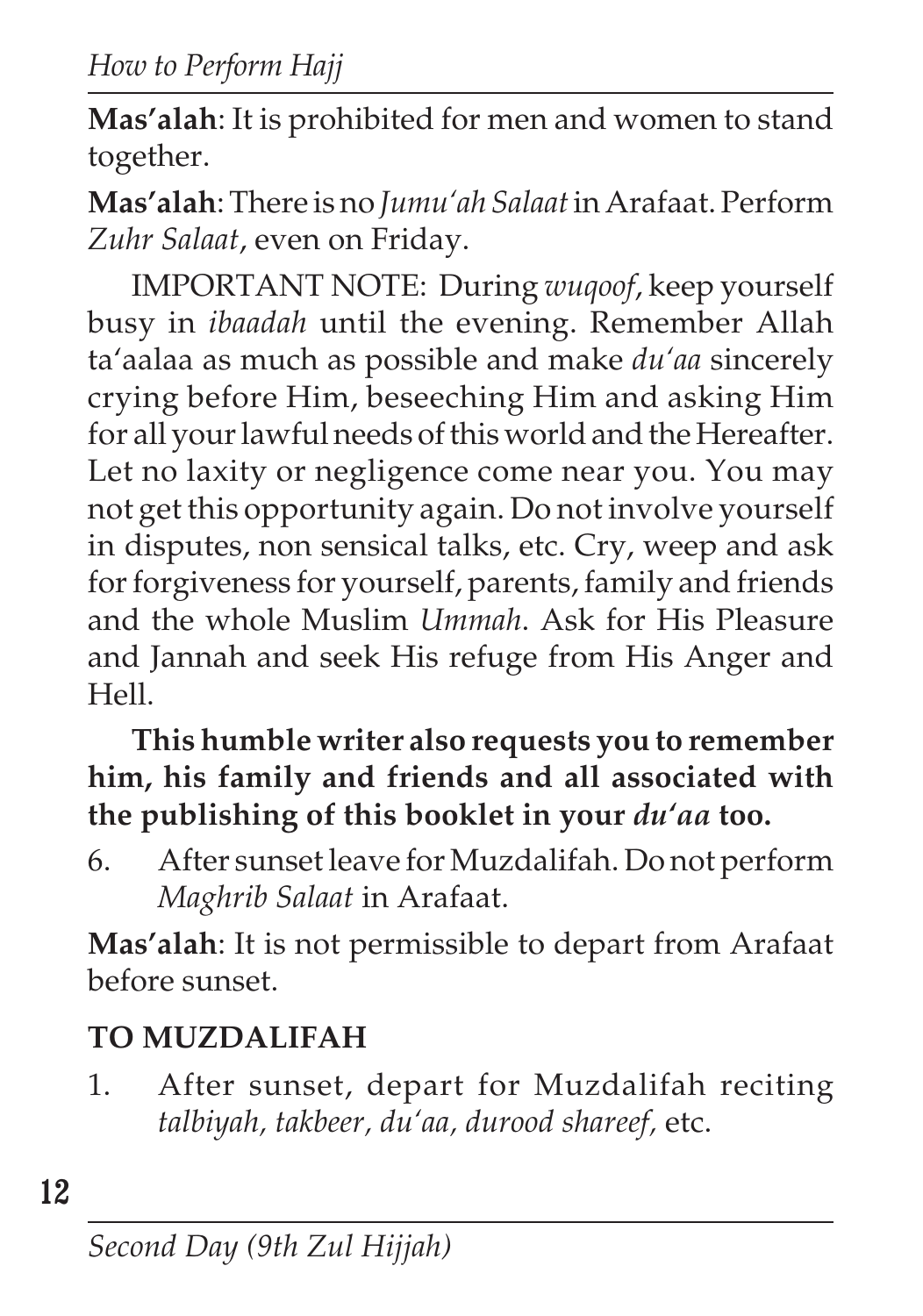NOTE: Toilet facilities are scarce in Muzdalifah, therefore it is advisable to relieve yourself before departing from Arafaat.

**Mas'alah**: Do not perform *Maghrib or 'Eeshaa* in Arafaat or on the way to Muzdalifah. It is *waajib* to perform *Maghrib* and *'Eeshaa* together in Muzdalifah at *'Eeshaa* time.

**Mas'alah**: If you arrive in Muzdalifah before the time of *'Eeshaa*, do not perform *Maghrib* until the time of *'Eeshaa* sets in.

**Mas'alah**: If one is delayed by traffic or any other reason and is unable to reach Muzdalifah before *sub'h saadiq*, then he should perform the two *Salaat* wherever he may be before *sub'h saadiq*.

**Mas'alah**: The two *Salaat* will be combined whether performed individually or in congregation.

### **In Muzdalifah**

- 1. When the time for *'Eeshaa Salaat* commences, perform *Maghrib* and *'Eeshaa Salaat* with one *azaan* and one *iqaamah* as follows:
	- a. Call out *azaan*,
	- b. Say *iqaamah*,
	- c. Perform *fardh* of *Maghrib Salaat*,
	- d. Perform *fardh* of *'Eeshaa Salaat*,
	- e. Perform *sunnah* of *Maghrib Salaat*, and
	- f. Perform *sunnah* of *'Eeshaa Salaat* and *witr waajib*.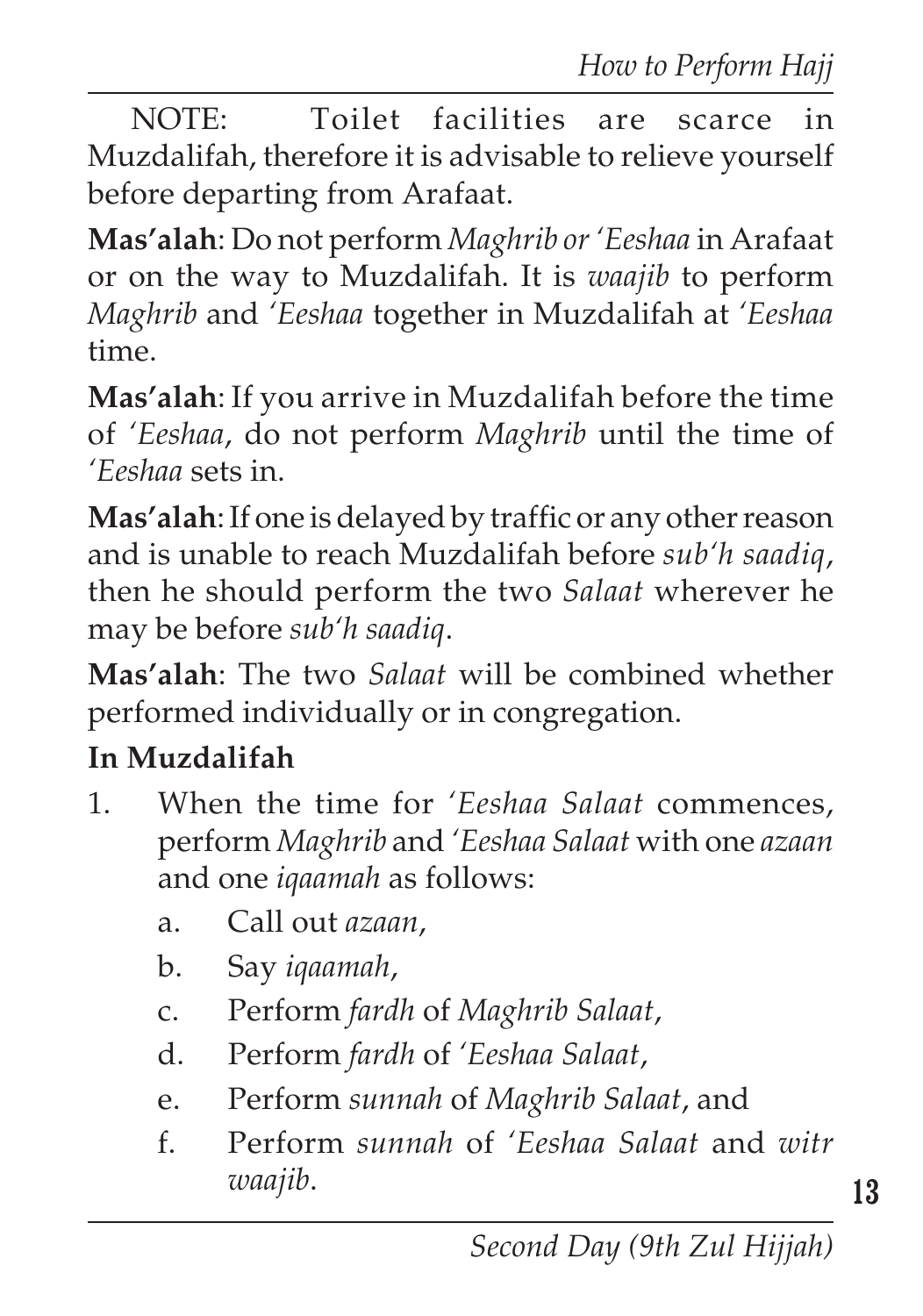2. After *Salaat*, look to your other needs such as food, drink, toilet, etc. and spend the rest of the night in *ibaadah*. This night too, is very auspicious and full of blessings.

**Mas'alah**: It is *Sunnah Mu'akkadah* to remain in Muzdalifah until *sub'h saadiq*, and to remain awake in *tilaawat, du'aa* and *ibaadah* is *mustahab*.

**Mas'alah**: It is permissible for women to omit the *wuqoof* of Muzdalifah due to rush and crowd. Similar will be the case for the sick and disabled.

3. Collect pebbles (each approximately the size of a pea or a date seed) to pelt the *jamaraat* and put them safely in a bag. If you are going to leave Minaa after pelting the *jamaraat* on 12th Zul Hijjah, you will need a total of 49 pebbles only, and if you are staying over to pelt the *jamaraat* on the 13th Zul Hijjah too, then you will need a total of 70 pebbles.

| 10th Zul Hijjah | 7 pebbles.  |
|-----------------|-------------|
| 11th Zul Hijjah | 21 pebbles. |
| 12th Zul Hijjah | 21 pebbles. |
| 13th Zul Hijjah | 21 pebbles. |

**Mas'alah**: It is permissible to collect these pebbles from places other than Muzdalifah too. However, one should not pick them from near the *jamaraat* or unclean places.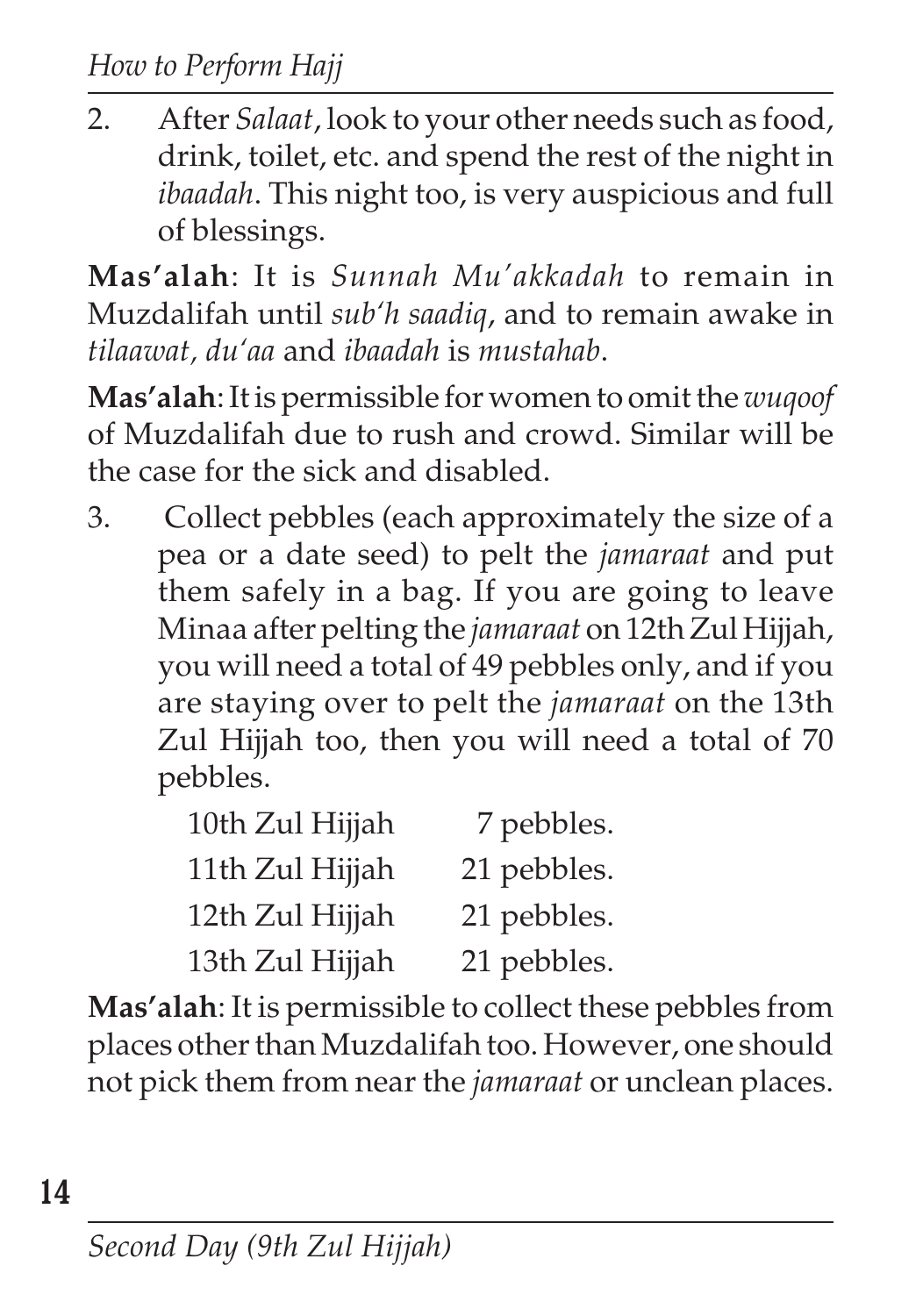# **THIRD DAY (10TH ZUL HIJJAH)**

## **WUQOOF OF MUZDALIFAH**

1. Perform *Fajr Salaat* as soon as its time commences.

**Mas'alah**: *Wuqoof* of Muzdalifah is *waajib* and its time begins from *sub'h saadiq* and ends at sunrise. If one spent even a little portion of this time in Muzdalifah, he will be absolved of this obligation. However, it is better to remain until just before sunrise.

**Mas'alah**: If one left Muzdalifah before *sub'h saadiq* or arrived into Muzdalifah after sunrise, he will not be absolved of this obligation.

**Mas'alah**: There is no *'Eed Salaat* upon the pilgrims.

NOTE: It is important to note the time of *Fajr Salaat* in Makkah the day you leave for Minaa. This is the time for *Fajr Salaat* in Muzdalifah too. Many people in their ignorance perform *Fajr Salaat* in Muzdalifah before its time and leave immediately for Minaa before *sub'h saadiq*. In this manner, they miss the *wuqoof* of Muzdalifah which brings upon them the liability of *dam*. Remember! Follow your own time and do not be persuaded by anyone to leave Muzdalifah before *Fajr* time.

2. If possible, remain engaged in *ibaadah* in Muzdalifah until just before sunrise. Stand facing the *qiblah* and engage in reciting *talbiyah, tasbeeh* and making *du'aa*.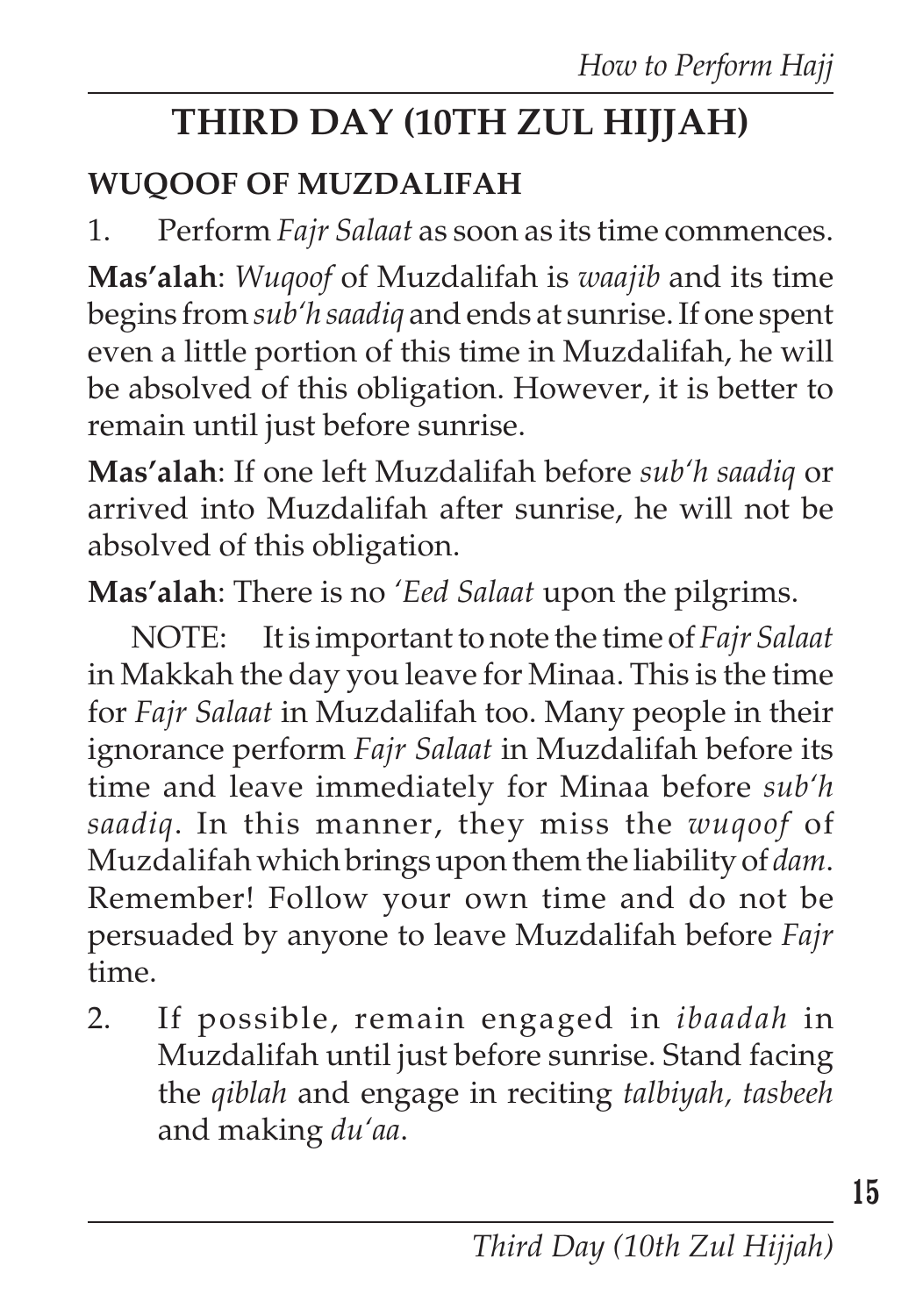# **TO MINAA**

- 1. 2-3 minutes before sunrise, leave for Minaa with *talbiyah*, *zikr*, etc. on your lips.
- 2. Upon reaching Minaa fulfil the following obligations:
	- a. *Ramee*: Pelting only the large Shaytaan. (*waajib*)
	- b. *Nahr*: Animal sacrifice. (*waajib*)
	- c. *Halaq* or *Qasr:* Shaving or trimming. (*waajib*)
	- d. *Tawaafe ziyaarat*. (*fardh*)

NOTE: All these will be dealt with separately in the subsequent pages.

IMPORTANT NOTE: For those performing *Hajj Qiraan* or *Hajj Tamattu'*, to perform a, b and c in their respective order is *waajib*. Failure will result in *dam*. Do not shave or sacrifice the animal before pelting and do not shave before sacrificing the animal. First *ramee* (pelting), then *nahr* (animal sacrifice) and finally *halaq* (shaving). Memorise the code-word "PASS", i.e.

- 1. **P** elting
- 2. **A**nimal
	- **S** acrifice
- 3. **S** having

NOTE: If sacrifice is arranged through an agent, either an individual or an organisation, the pilgrim should fix a time and make sure it is sacrificed at the given time. If it has not been sacrificed at the appointed

**16**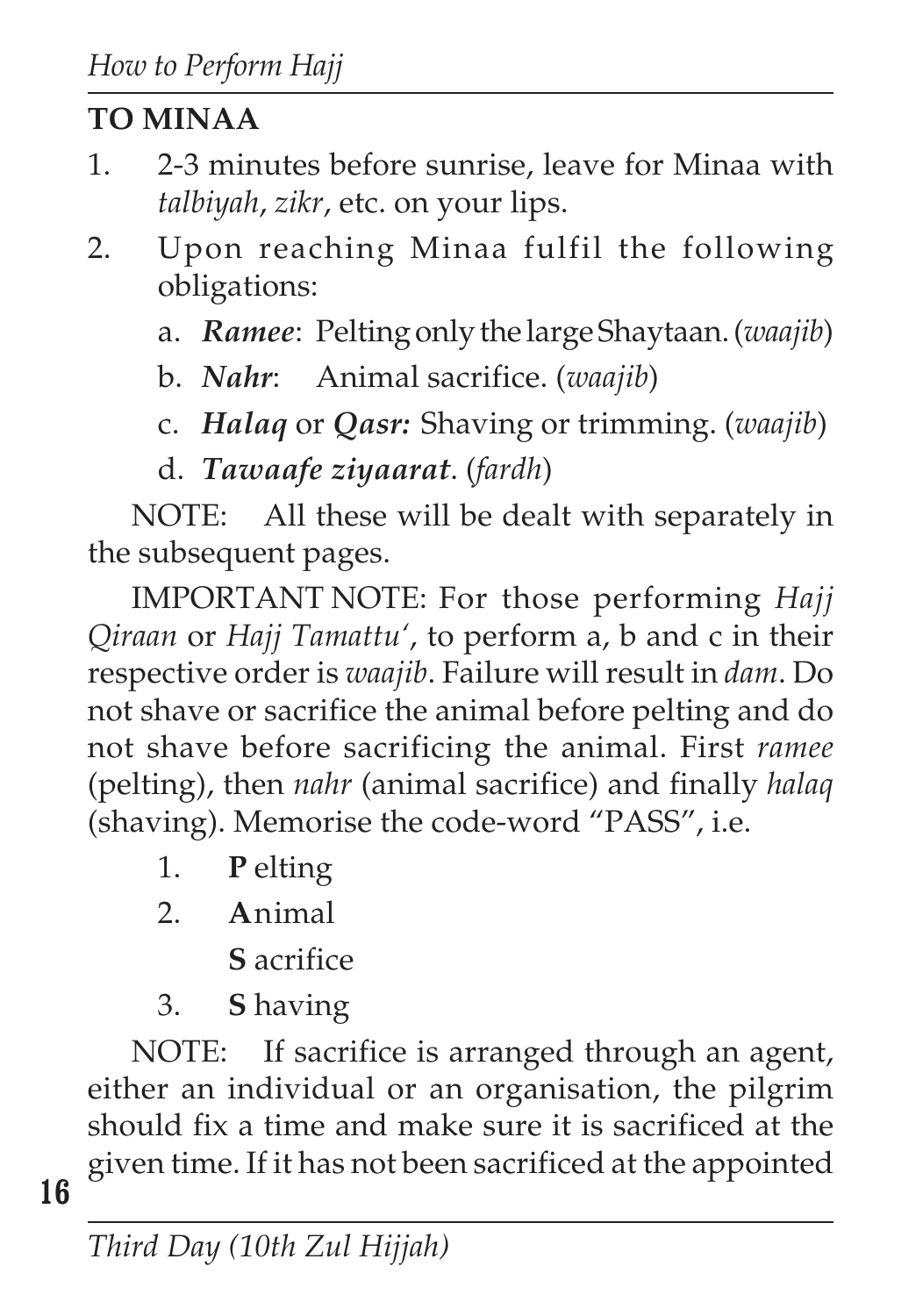time, and he gets his head shaved, *dam* will become incumbent on him.

**Mas'alah**: For those performing *Hajj Ifraad*, *nahr* (animal sacrifice) is not *waajib*. It is *mustahab*. Therefore, they can have their heads shaved as soon as they have completed the *ramee* (pelting). If they wish to fulfil the *mustahab* act of *nahr*, they are at liberty to do so before or after shaving. However, it is *mustahab* to follow the sequence, for them too.

**The four obligations of this third day (10th Zul Hijjah) are discussed here in detail separately.**

### **RAMEE (PELTING)**

Today (i.e. 10th Zul Hijjah) you will throw seven pebbles at only the *jamarah* known as the Jamaratul Uqbaa or large Shaytaan.

NOTE: There are three pillars near the main Masjid of Minaa – Masjide Khayf – which are commonly known to people as Shaytaans or *jamaraat*. The one nearest to Masjide Khayf is the small one and the one furthest is the largest.

**Mas'alah:** *Ramee* is *waajib*. Failure will result in *dam*.

**Mas'alah**: It is *bid'ah* (innovation) to pelt the other two *jamarah* viz. middle Shaytaan and the small Shaytaan on 10th Zul Hijjah.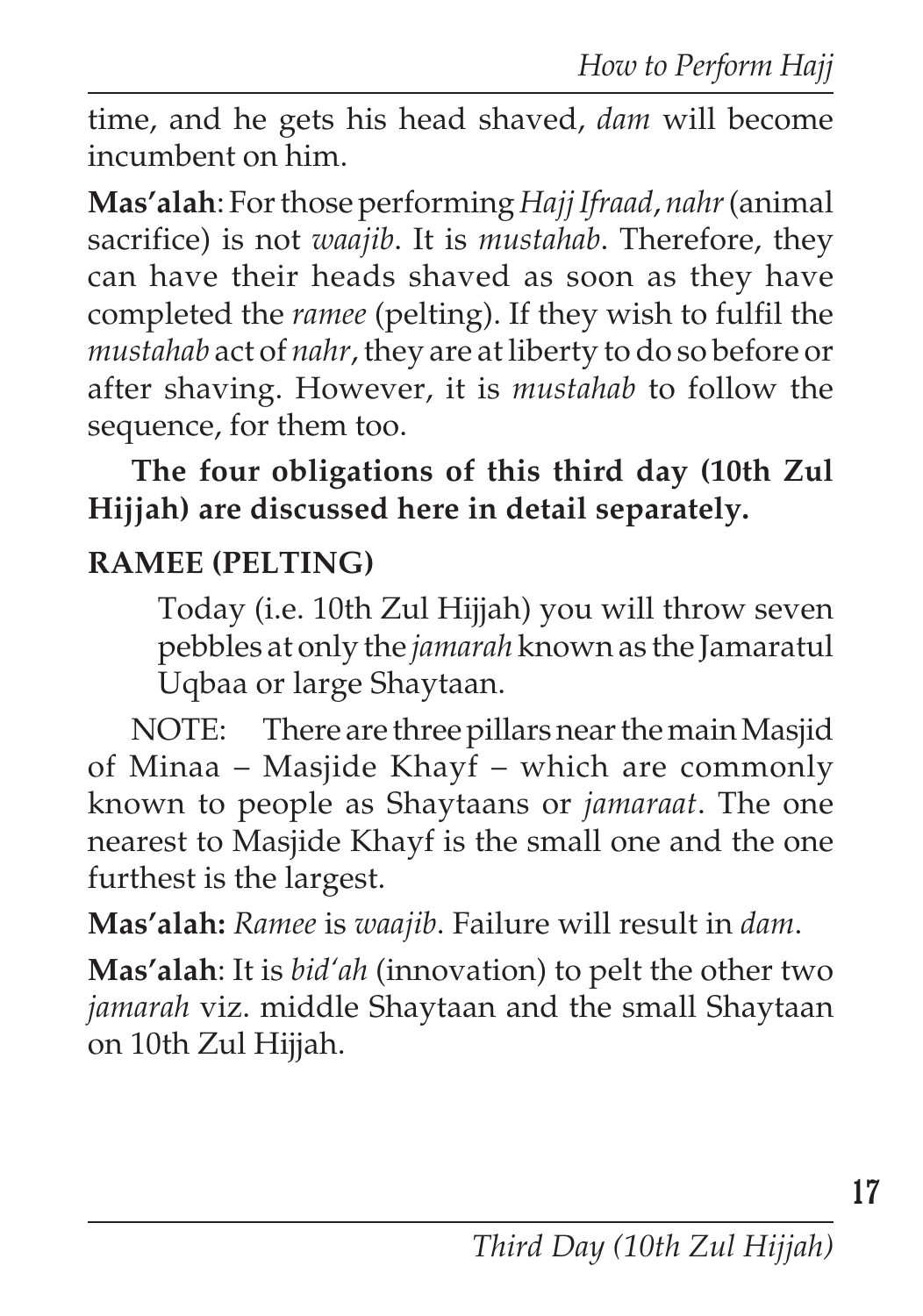#### **Time for Ramee**

The time for *ramee* on 10th Zul Hijjah starts at *sub'h saadiq* and ends at *sub'h saadiq* of the following day. This time is divided as follows:

| From sub'h saadiq to sunrise makrooh |         |
|--------------------------------------|---------|
| From sunrise to zawaal               | masnoon |
| From <i>zawaal</i> to sunset         | mubaah  |
| From sunset to sub'h saadiq makrooh  |         |

**Mas'alah**: For women, sick and disabled fearing the crowds, no time is *makrooh*. In fact, for women the time of night is more virtuous and better for *ramee*.

**18** and face great difficulty. Avoid this! Precaution is betterIMPORTANT NOTE:If possible, one should endeavour to pelt the *jamarah* in the *masnoon* or at least the *mubaah* time. However, experience shows that in this day and age when millions of people come to perform *Hajj*, it is very difficult to fulfil this obligation in its *masnoon* time without causing harm to one's self and other Muslims. In fact, sometimes, one has to put his health and life in danger. Therefore, it is advised that *ramee* is done before *Maghrib* in *mubaah* time. If one finds that the crowd of people is very large at this time too, then the women and sick can wait safely on one side whilst the men and healthy complete their obligation and then the women and sick can do their *ramee* after *Maghrib, 'Eeshaa* or whenever convenient before *sub'h saadiq*. Many men in their zeal to follow the *masnoon* time take with them women, weak and disabled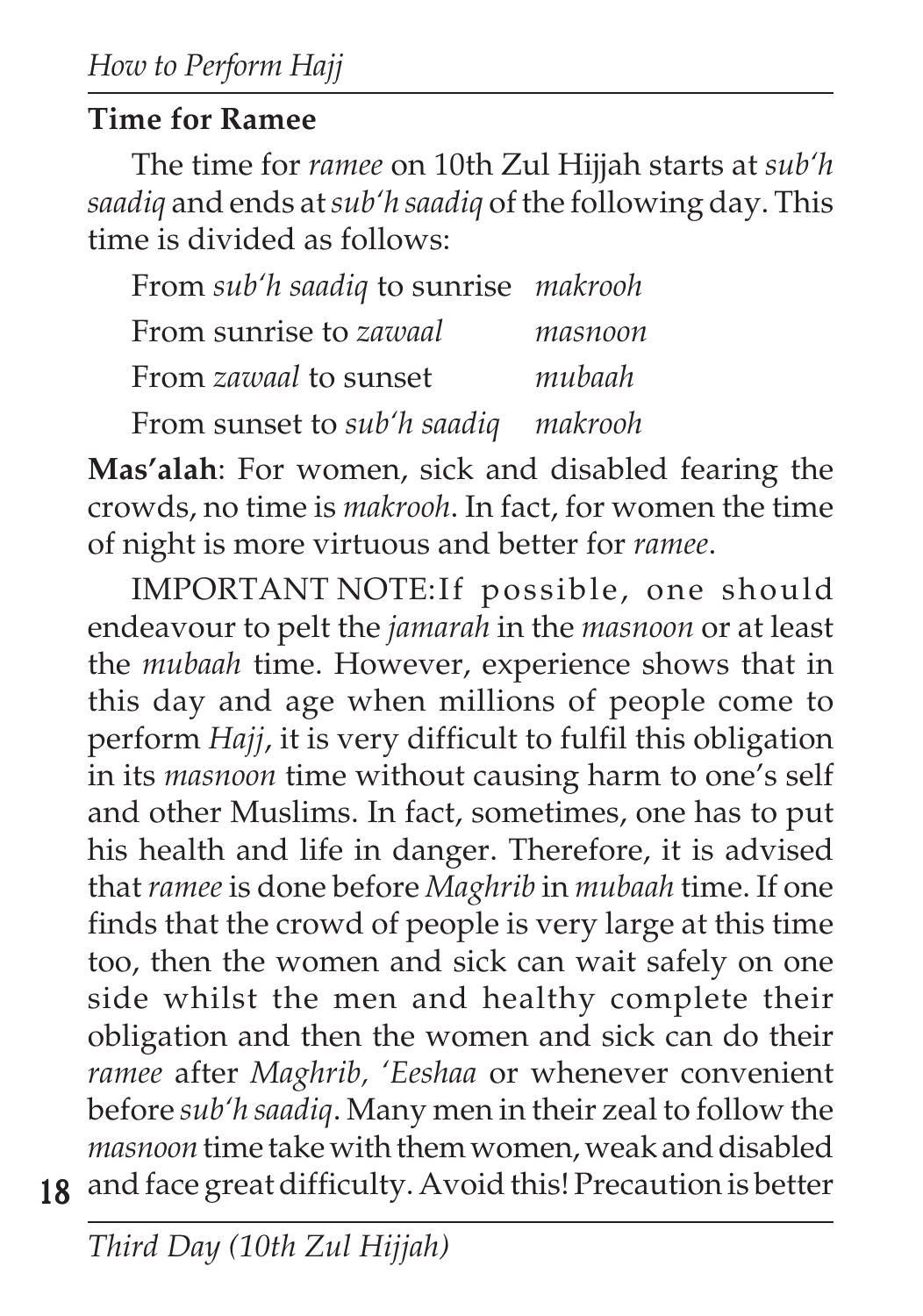than cure and regret. If need be, the healthy men may also delay the *ramee* until after *Maghrib*. Remember! Harming a Muslim is *haraam* and doing *ramee* after *Maghrib* is *makrooh*.

#### **Method of Ramee**

- 1. Come to the large Shaytaan and stand approximately two and a half yards or more, away from it in such a way that Masjide Khayf is to your right and Makkah is to your left.
- 2. Throw seven pebbles, one at a time, with the index finger and the thumb of the right hand reciting *bismillaahi allaahu akbar* each time.

**Mas'alah**: With the throwing of the first pebble, stop reciting *talbiyah*. You may continue other *zikr, tasbeeh*, etc. besides *talbiyah*.

**Mas'alah**: If all seven pebbles are thrown together, it will be counted as one pebble only.

**Mas'alah**: If the pebbles fall near the pillar, and not on it, the *ramee* will be rendered valid; but if it falls far from the pillar, (i.e. out of the wall surrounding the pillar) the *ramee* will be rendered invalid.

**Mas'alah**: This method of pelting is *mustahab*. It is permissible to pelt from whichever direction you desire.

**Mas'alah**: When throwing the pebbles, raise your hand so high that your armpit becomes visible.

**Mas'alah**: There is no *du'aa* after pelting the large Shaytaan.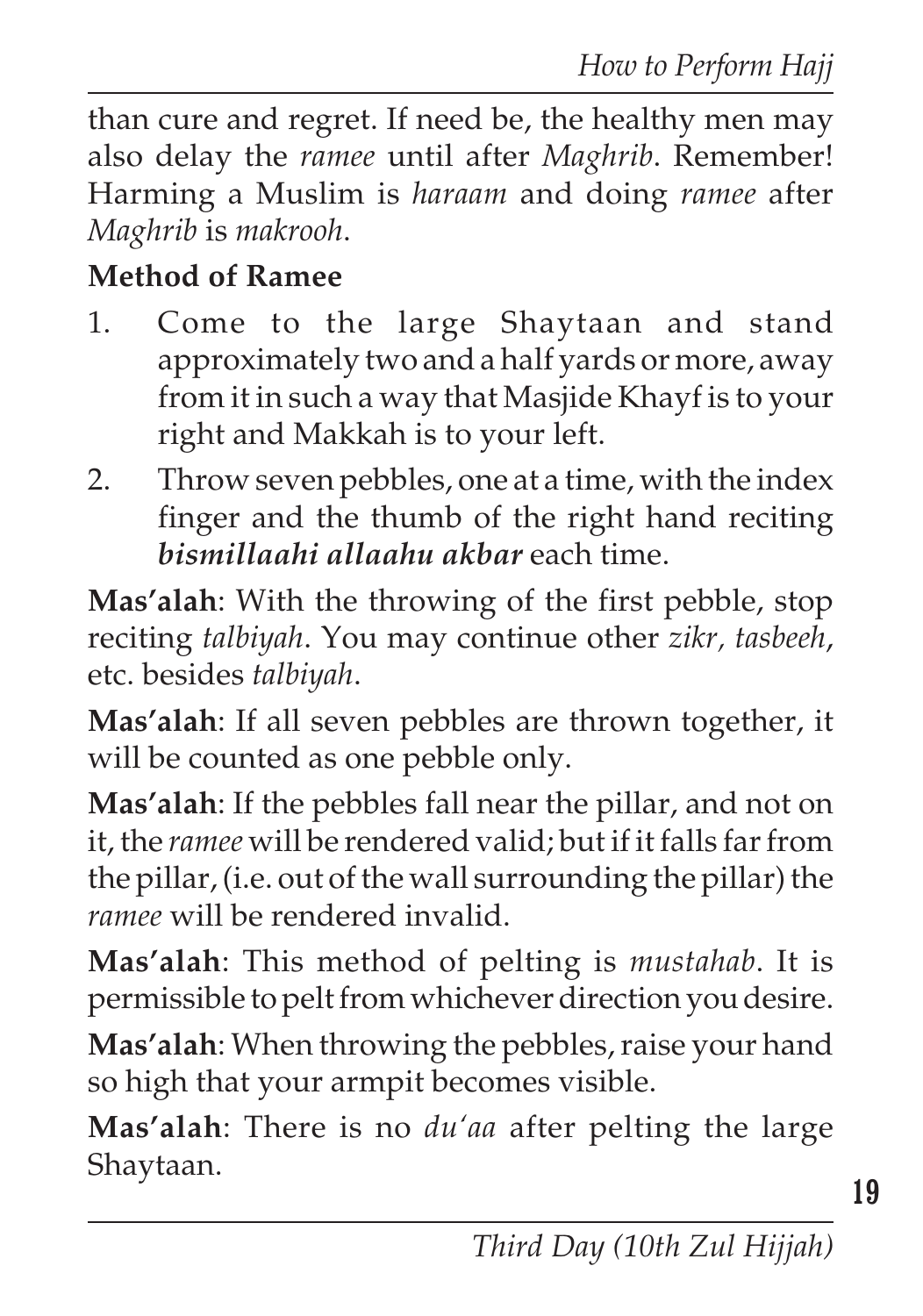**Very Important Mas'alah**: One who is able to walk to the *jamaraat* or reach the *jamaraat* by transport, wheel chair, etc. and there is no fear of harm or increase in the illness, it is necessary for him/her to pelt the Shaytaan. It is not permissible for him/her to appoint a proxy to pelt on his/her behalf. If he/she cannot walk to the *jamaraat* and there are no means of conveyance, then someone can pelt on his/her behalf, with his/her instruction.

Many people pelt on behalf of others without valid *Shar'ee* excuse. In such cases, the *ramee* is invalid and a *dam* becomes *waajib*. The women or the weak ones should have no fear. Go after *'Eeshaa Salaat* and you will find the way clear.

**Mas'alah**: Rush is not a *Shar'ee* excuse to appoint a proxy for pelting.

## **NAHR (ANIMAL SACRIFICE)**

1. After completing the *ramee*, sacrifice an animal.

**Mas'alah**: This sacrifice is known as *dame shukr* and is *waajib* upon those performing *Hajj Qiraan and Hajj Tamattu*' and *mustahab* for those performing *Hajj Ifraad*. Turn to page 16 and read the IMPORTANT NOTE under **TO MINAA**.

NOTE: Do not confuse yourself between *dame shukr* and annual *qurbaani* of *'Eedul Adh'haa*. *Dame shukr* is only *waajib* upon those performing *Hajj Qiraan* or *Hajj Tamattu'*, whereas *qurbaani* is *waajib* annually upon

**20**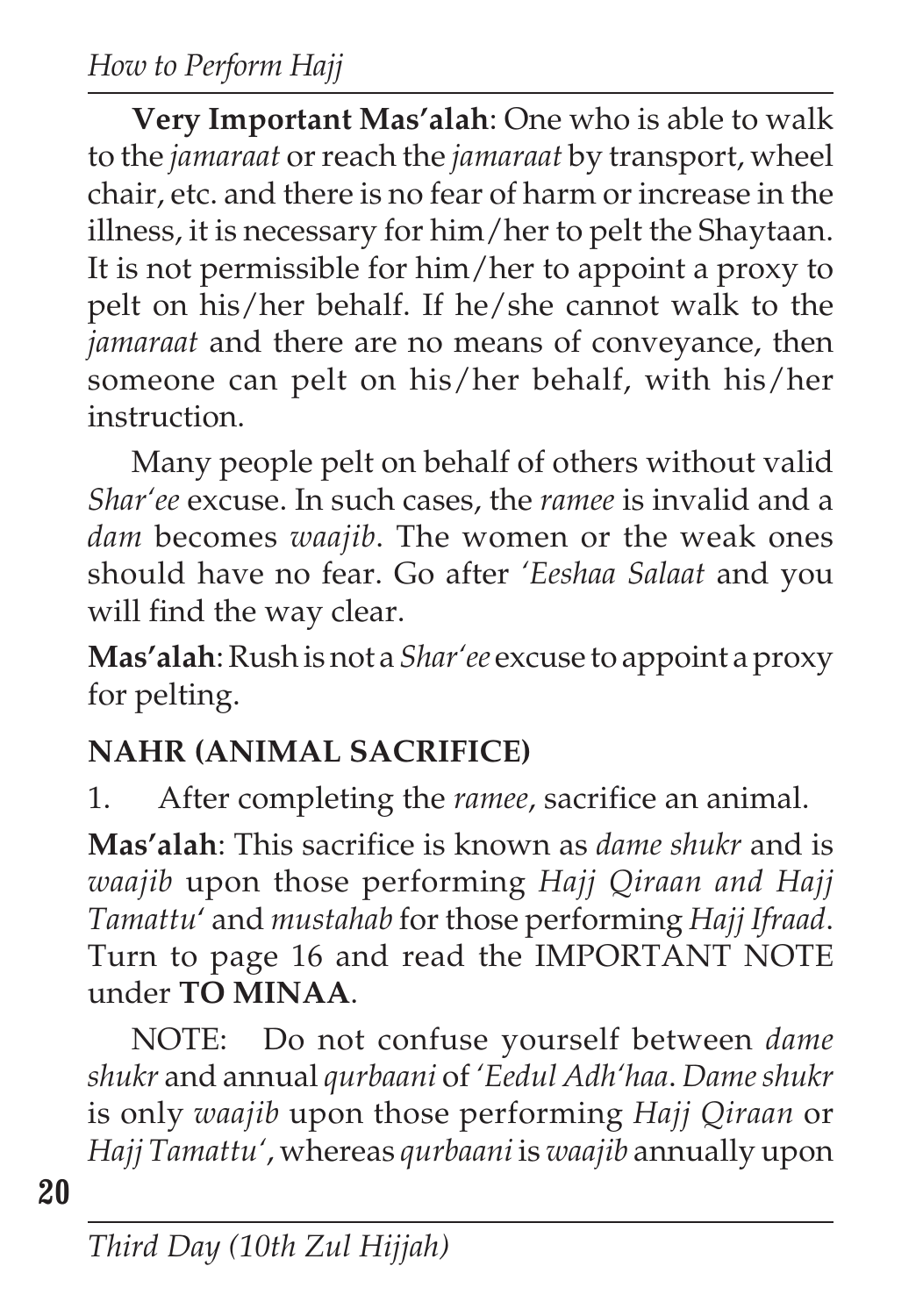every Muslim who is sane, *baaligh* and upon whom *Zakaat* is binding and who is not a *musaafir* (*Shar'ee* traveller).

NOTE: To find out whether the annual *qurbaani* of *'Eedul Adh'haa* is *waajib* upon you or not, read the last **mas'alah** on page 8 under **FIRST DAY**.

**Mas'alah**: Those performing *Hajj Qiraan* and *Hajj Tamattu'* must form the *niyyah* (intention) that the sacrifice is for *Hajj Qiraan* or *Hajj Tamattu'*; otherwise the sacrifice will not be valid.

**Mas'alah**: It is more virtuous to slaughter the animal yourself. If you are unable to do so, then it is *mustahab* to witness the slaughtering. It is also *mustahab* to eat, at least a little, from the slaughtered animal's meat.

#### **Time for Nahr**

One can sacrifice the animal any time after *ramee* until the sunset of 12th Zul Hijjah. However, those performing *Hajj Qiraan* and *Hajj Tamattu'* will not be able to shave their heads until the sacrifice is completed.

## **HALAQ/QASR (SHAVING/TRIMMING)**

1. Now shave or trim your hair. Sit facing the *qiblah* and start from the right hand side.

Women will trim slightly more than an inch from the end of their hair plaits. It is *haraam* for them to shave their heads.

**Mas'alah**: Shaving is more virtuous than trimming. The Prophet *sallallahu alayhi wasallam* is reported to have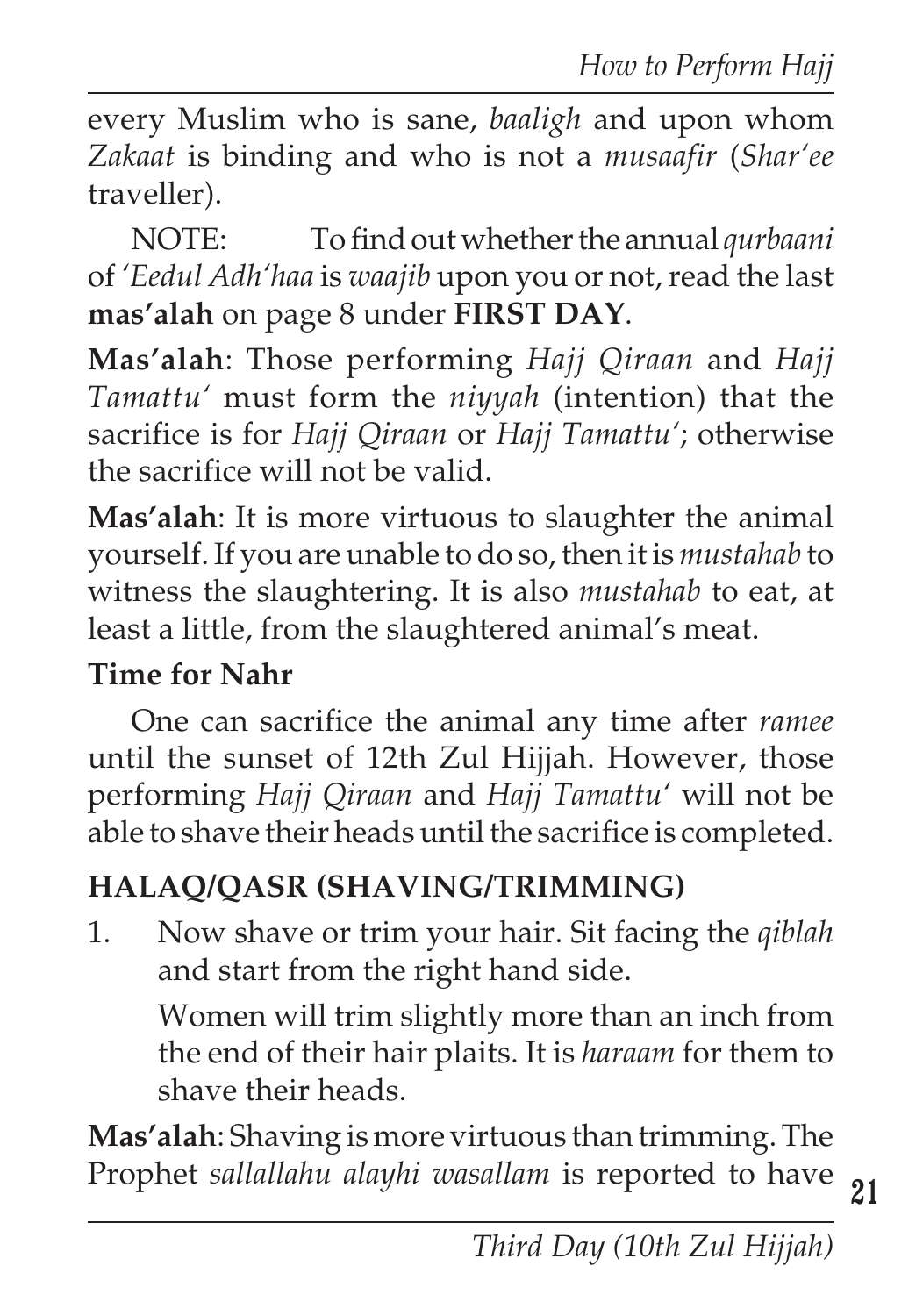*How to Perform Hajj*

made *du'aa* thrice for those who shaved and only once for those who trimmed their hair.

**Mas'alah**: It is *waajib* to shave or trim a quarter of your head to come out of *ihraam* and to shave or trim the whole head is *Sunnah*. However, to shave or trim only a quarter of the head is *makroohe tahreemee* (prohibited).

**Mas'alah**: The term *qasr* (trim) means to clip at least one inch of each hair. If the size of the hair are smaller than an inch, then shaving will be *waajib*.

IMPORTANT NOTE: *Halaq* or *qasr* in the manner mentioned above is *waajib*. One will remain under the restrictions of *ihraam* until he fulfils this obligation. Many people clip only a few hair here and there and think that their *ihraam* has ended. Remember! A person will remain in *ihraam* for as long as he does not shave or trim in the manner explained above and all the restrictions of *ihraam* will remain upon him. If he changed into normal clothing, etc. he could be liable to give *dam*.

**Mas'alah**: If the pilgrim has completed all the rites of *Hajj* which he had to perform before *halaq*, then he can himself shave his head. He can also shave another Muslims hair.

2. Now all the restrictions of *ihraam*have ended except for the sexual relationship. This will be lifted as soon as one has performed *tawaafe ziyaarat*.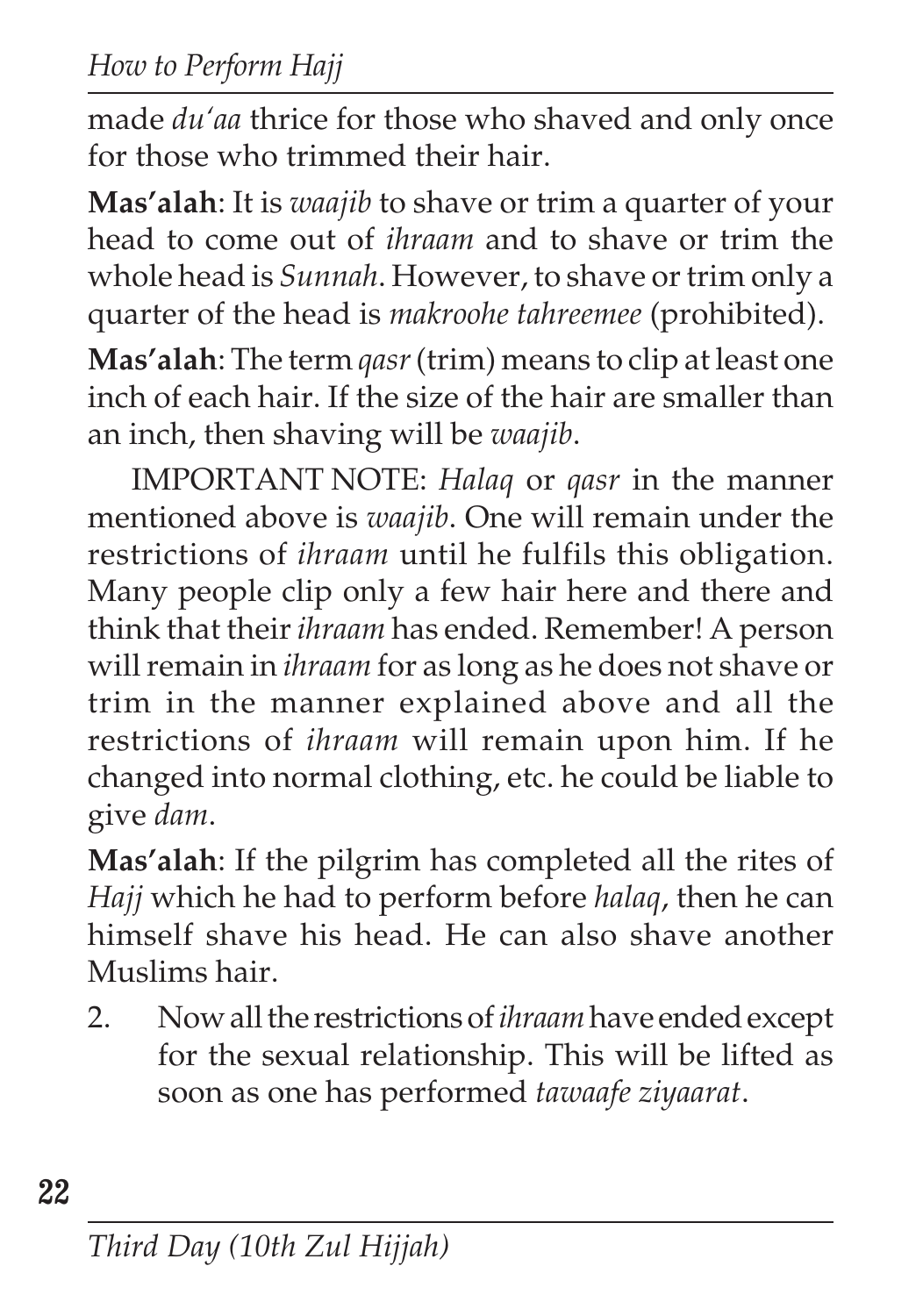## **TAWAAFE ZIYAARAT**

1. Now proceed to Makkah and perform *tawaafe ziyaarat* which is *fardh* in *Hajj*. After performing *tawaafe ziyaarat* the restriction on sexual relationship will be lifted too.

**Mas'alah**: If *sa'ee* has already been performed after *tawaafe qudoom* (by those performing *Hajj Qiraan* and *Hajj Ifraad*) or after putting on the *ihraam* of *Hajj* (by those performing *Hajj Tamattu'*) then you need not repeat the *sa'ee* again and the *tawaaf* will be performed without *ramal* and *idhtibaa*. However, if *sa'ee* is yet to be performed, then one should do *ramal* in the first three rounds and (if still wearing the sheets of *ihraam*) the *idhtibaa* in all seven rounds.

### **Time for Tawaafe Ziyaarat**

The time for *tawaafe ziyaarat* begins at*sub'h saadiq* on 10th Zul Hijjah and ends at sunset on 12th Zul Hijjah. It is more virtuous to perform it on the 10th Zul Hijjah.

**Mas'alah**: It is *waajib* to perform *tawaafe ziyaarat* before sunset of the 12th Zul Hijjah. Delay will result in *dam*. A woman in the state of menstruation will delay her *tawaaf* until she becomes pure. In this case, there is no *dam* upon her.

NOTE: In our times, it is better for women, old people, etc. to delay the *tawaaf* until the 11th or 12th Zul Hijjah. However, if you go for *tawaaf* on the 12th Zul Hijjah, make sure you return to Minaa well before *Zuhr;*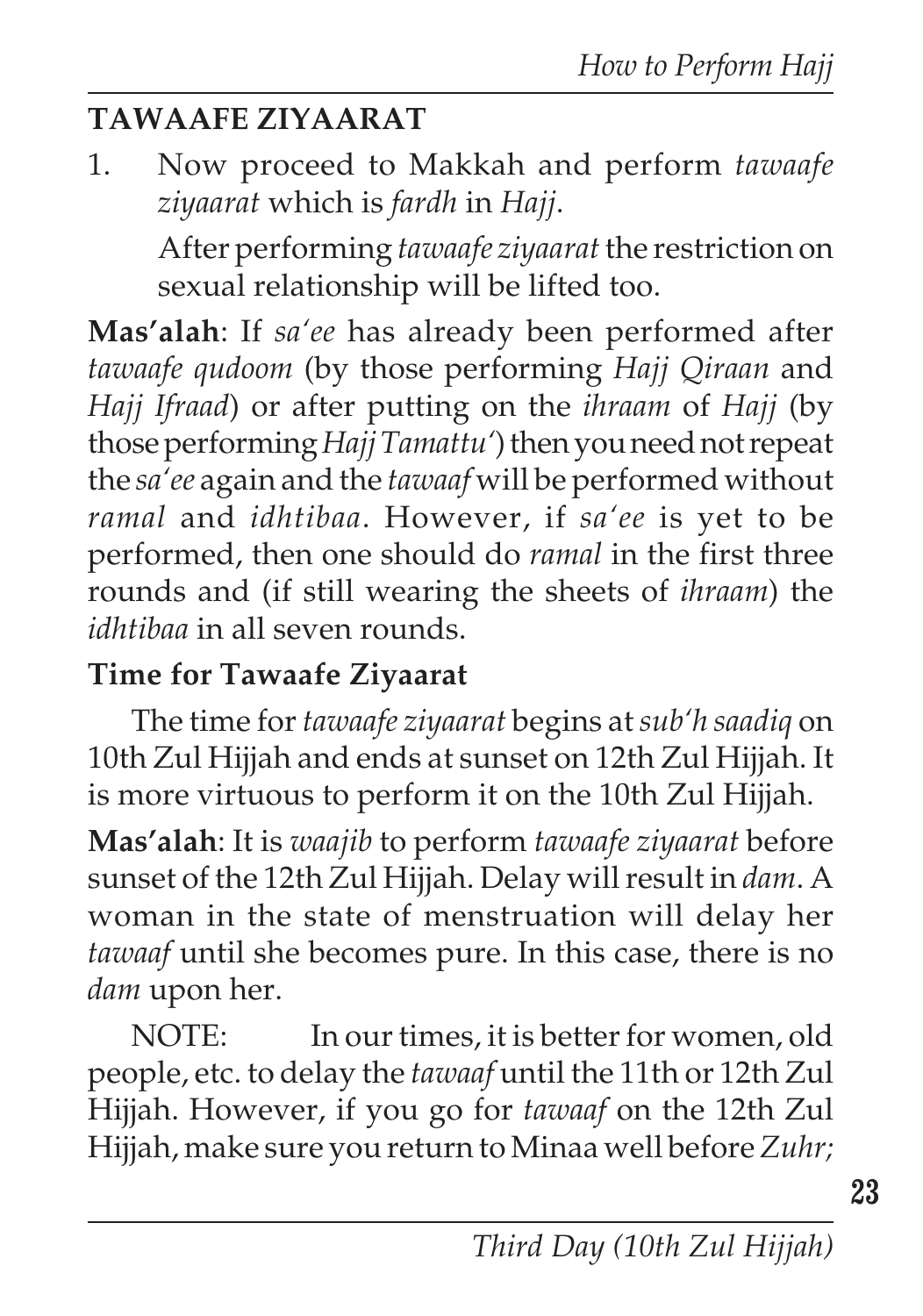otherwise the traffic flow to Makkah will make it difficult for you to reach Minaa.

**Mas'alah**: *Tawaafe ziyaarat* may be performed before, after, or in between the *ramee*, *nahr* and *halaq*. However, it is *Sunnah* to perform it after *halaq*.

**Mas'alah**: If one performed *tawaafe ziyaarat* before *halaq*, nothing from the restrictions of *ihraam* will be lifted until *halaq*.

**Very Important Mas'alah**: *Tawaafe ziyaarat* is *fardh*, therefore *Hajj* will remain incomplete without it. A woman in the state of menstruation may delay this *tawaaf* but it will not be waived from her. If she returns home without performing *tawaafe ziyaarat*, her *Hajj* will remain incomplete and sexual relationship will remain unlawful until she returns to Makkah and performs *tawaafe ziyaarat*, irrespective of the time-limit.

- 2. Offer two *raka'at*, make *du'aa* at the Multazam if possible and go to the well of Zamzam and drink to your fill.
- 3. Now perform *sa'ee*. (If *sa'ee* was performed already, then you need not perform it again.)
- 4. Now return to Minaa.

**Mas'alah**: It is *Sunnah* to spend the nights in Minaa. To spend the nights elsewhere is *makrooh*.

NOTE: Many people take this *Sunnah* act very lightly and do not realise what ruin and loss they bring upon themselves by looking down upon the *Sunnah* of

**24**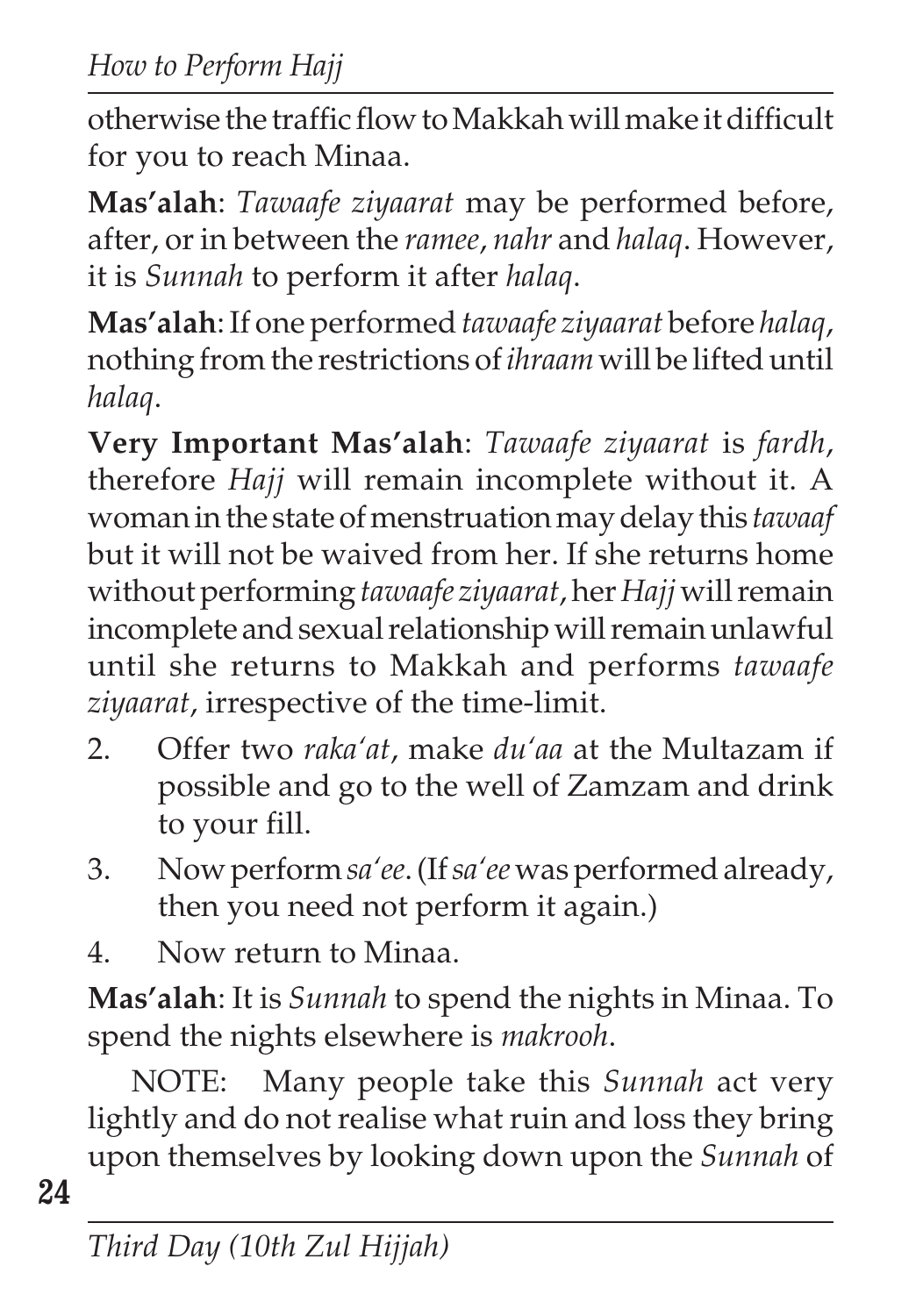*How to Perform Hajj*

Rasoolullah *sallallahu alayhi wasallam* and discarding them. Just for the sake of little comfort, do not waste the spiritual benefits of *Hajj*. The night spent in the grounds of Minaa is a lot more virtuous than a comfortable night in hotels of Makkah.

NOTE: The last two days of *Hajj* are spent with great carelessness by many people. Remain engaged in *ibaadah* whilst you are in Minaa till the last day and be very cautious as regards to your duty towards Allah ta'aalaa.

**Ibne Abbaas** *radhiyallahu anhumaa* **reports that a Sahaabiyyah** *radhiyallahu anhaa* **(a Muslim lady who saw Rasoolullah** *sallallahu alayhi wasallam***) once said to Rasoolullah** *sallallahu alayhi wasallam,* **"O Rasoolullah** *sallallahu alayhi wasallam,* **the obligation of Hajj has come to my father at a time now when my father is a very old and weak man. He is unable to remain seated on a camel (or horse). Can I then proceed to perform Hajj on his behalf?" Rasoolullah** *sallallahu alayhi wasallam* **replied, "Yes, you can."**

*Bukhaari,Muslim*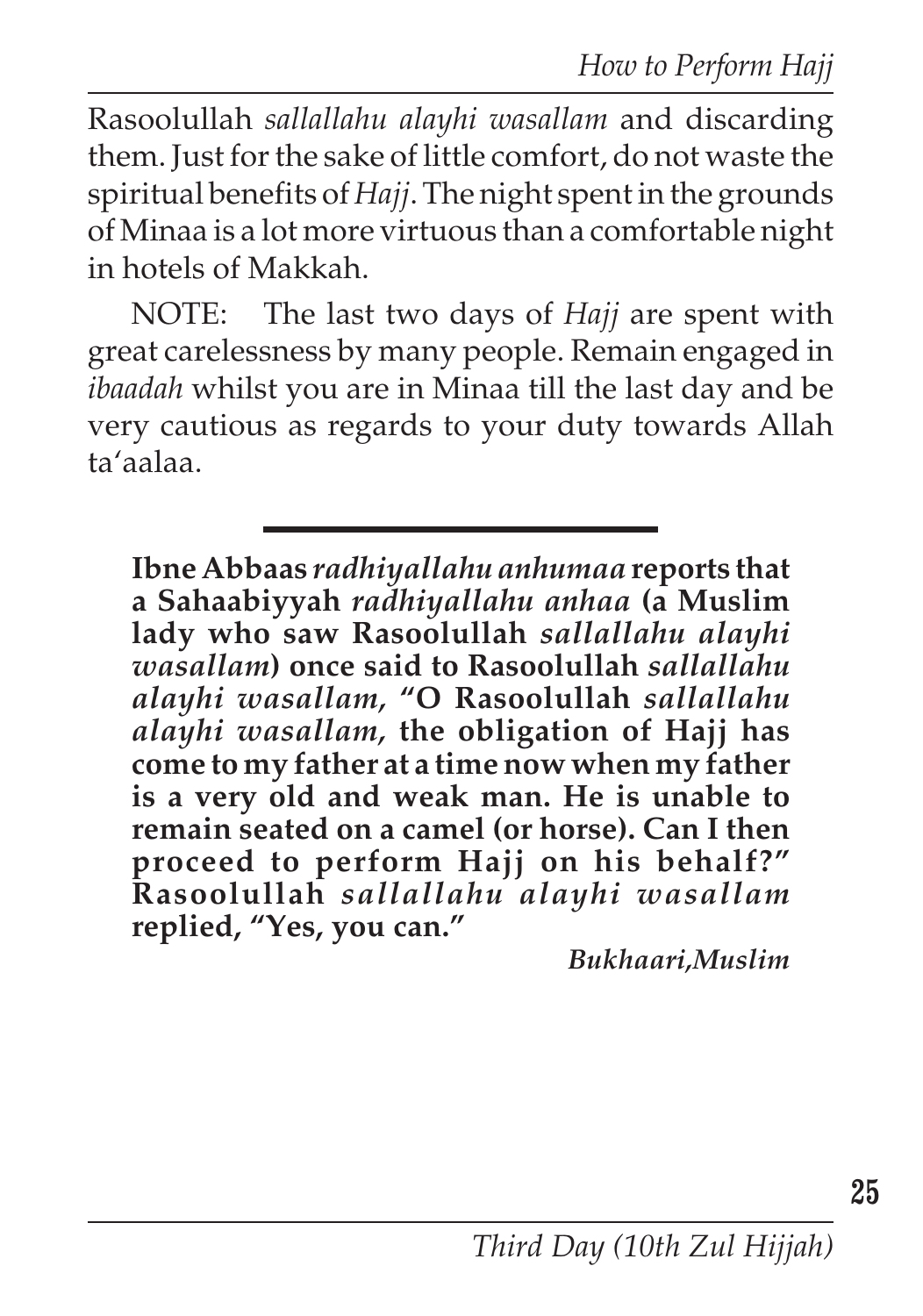# **FOURTH DAY (11TH ZUL HIJJAH)**

# **RAMEE**

The only ritual to be performed today is *ramee* which is *waajib*. You will throw seven pebbles separately at each of the three *jamaraat* known as the small Shaytaan, middle Shaytaan and large Shaytaan.

**Mas'alah:** It is *sunnah* to do *ramee* of the *jamaraat*in order. First pelt the small Shaytaan, then the middle Shaytaan and lastly the large Shaytaan.

## **Time for Ramee**

The time for *ramee* on 11th and 12th Zul Hijjah begins at *zawaal* and ends at *sub'h saadiq* the following morning. It is divided as follows:

From sunset to *sub'h saadiq Makrooh*

Please read IMPORTANT NOTE under **Time for Ramee** page 18.

**Mas'alah**: It is not permissible to pelt the *jamaraat* before *zawaal* on the 11th and 12th Zul Hijjah. It will be invalid and unacceptable.

## **Method of Ramee**

1. Come to the small Shaytaan i.e. the one nearest to Masjide Khayf, and stand approximately two and a half yards or more away from it.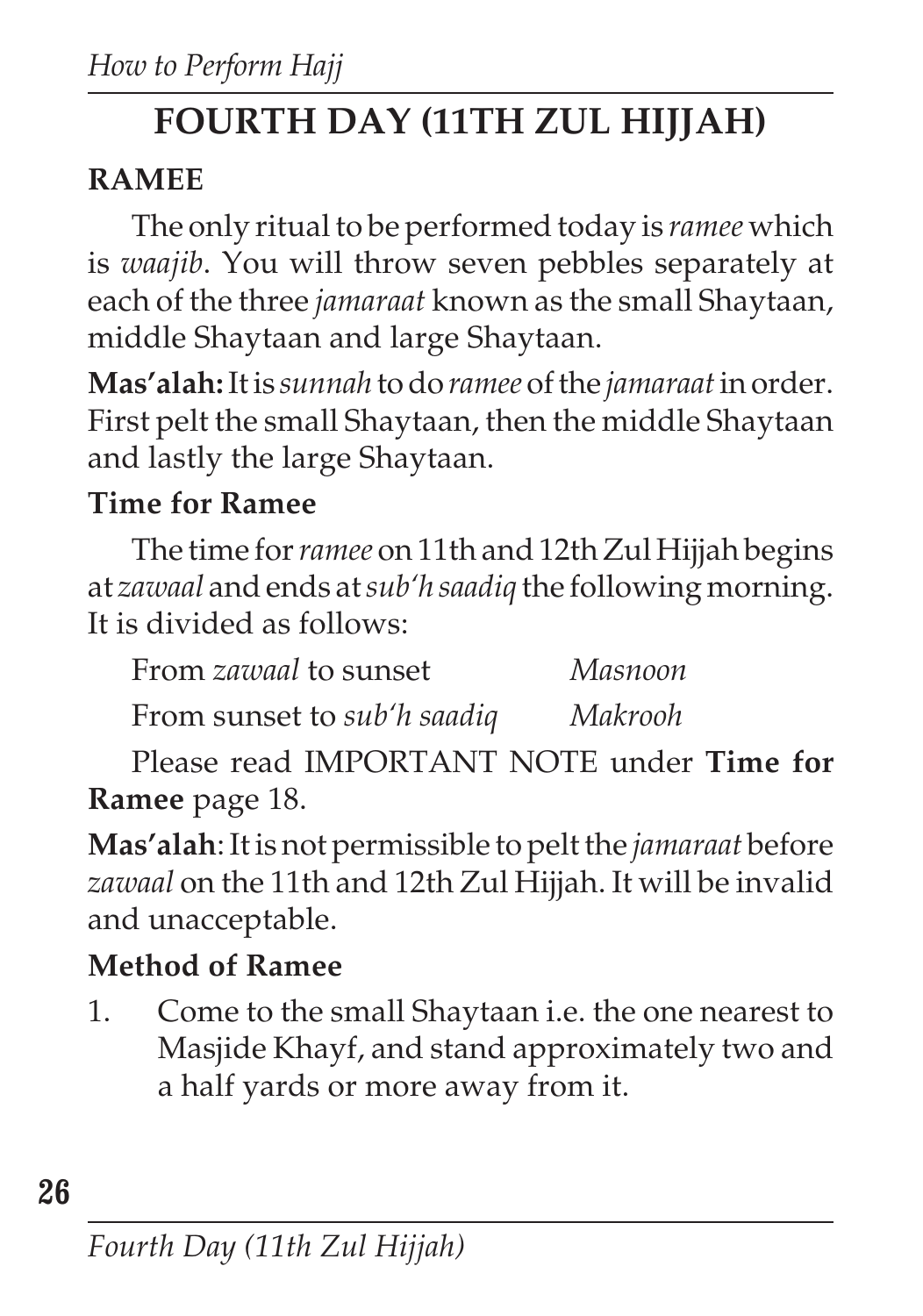- 2. Throw seven pebbles, one at a time, with the index finger and the thumb of the right hand reciting *bismillaahi allaahu akbar* each time.
- 3. After throwing the seven pebbles, move a little to the side and facing *qiblah* make *du'aa* with your hands raised. Praise and glorify Allah ta'aalaa, read *durood shareef* and make *du'aa* for at least the duration of reciting 20 verses from the *Qur'aan*.
- 4. Come to the middle Shaytaan and follow the same method explained above in nos. 1, 2 and 3.
- 5. Now walk to the large Shaytaan and throw seven pebbles, but do not make *du'aa* after it.

**Mas'alah**: The *du'aa* is *masnoon*, only after the *ramee* of the small and the middle Shaytaan.

6. Return to your camp and spend the night in Minaa.

**Buraydah** *radhiyallahu anhu* **reports that Rasoolullah** *sallallahu alayhi wasallam* **said,"The expenses incurred during** *Hajj* **is like that incurred in** *Jihaad***; rewarded seven hundred times."**

*Ahmad*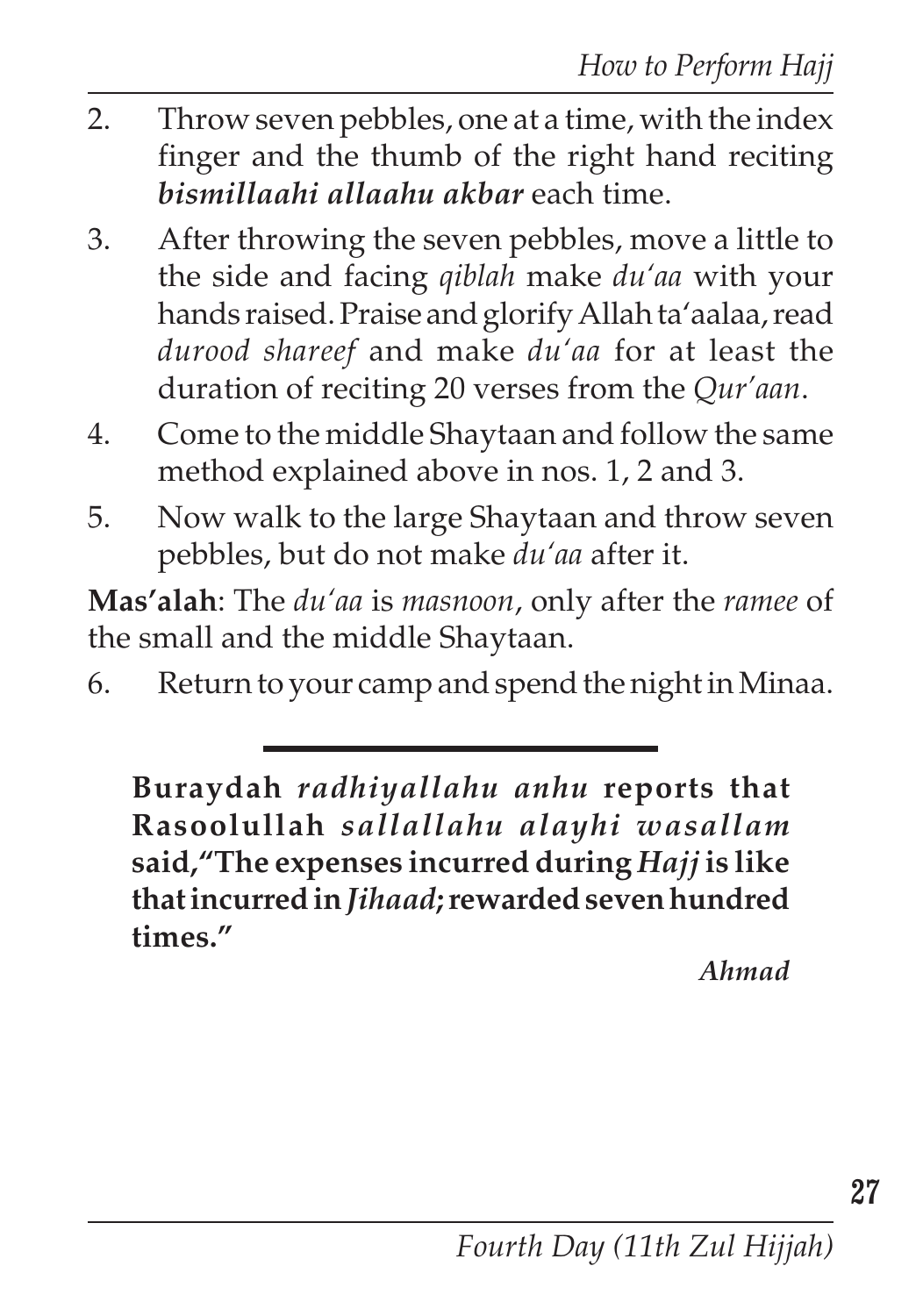# **FIFTH DAY (12TH ZUL HIJJAH)**

Follow the same procedure mentioned in **FOURTH DAY (11TH ZUL HIJJAH)**. Pelting before *zawaal* on this day too is not permissible.

**Mas'alah**: If one cannot leave Minaa before sunset, then it is *makrooh* to leave without *ramee* (pelting) of the following day, i.e. 13th Zul Hijjah. It is not *waajib* to pelt the *jamaraat* the following day in this case, nor is it impermissible to leave Minaa.

**Mas'alah**: If one did not leave Minaa before *sub'h saadiq* the following morning, i.e. the morning of 13th Zul Hijjah, then it is *waajib* to perform the *ramee* of that day. Failure will result in *dam*.

IMPORTANT NOTE: It is commonly known amongst people that one must leave Minaa before sunset on the 12th Zul Hijjah, otherwise the *ramee* of the following day will become *waajib*. This is not so. The *ramee* of the following day will only become *waajib* if one delayed his stay in Minaa until *sub'h saadiq* (dawn) of 13th Zul Hijjah.

Many pilgrims, due to this misunderstanding, try to leave Minaa before sunset and in their endeavour, they either pelt the *jamaraat* before *zawaal* (which is invalid altogether) or they wait standing in the scorching heat from as early as 10.00 am, so that they can pelt as soon as it is *zawaal* and leave Minaa before sunset. In this way, they bear great hardships and put themselves in great danger too, especially their weak ones. They

**28**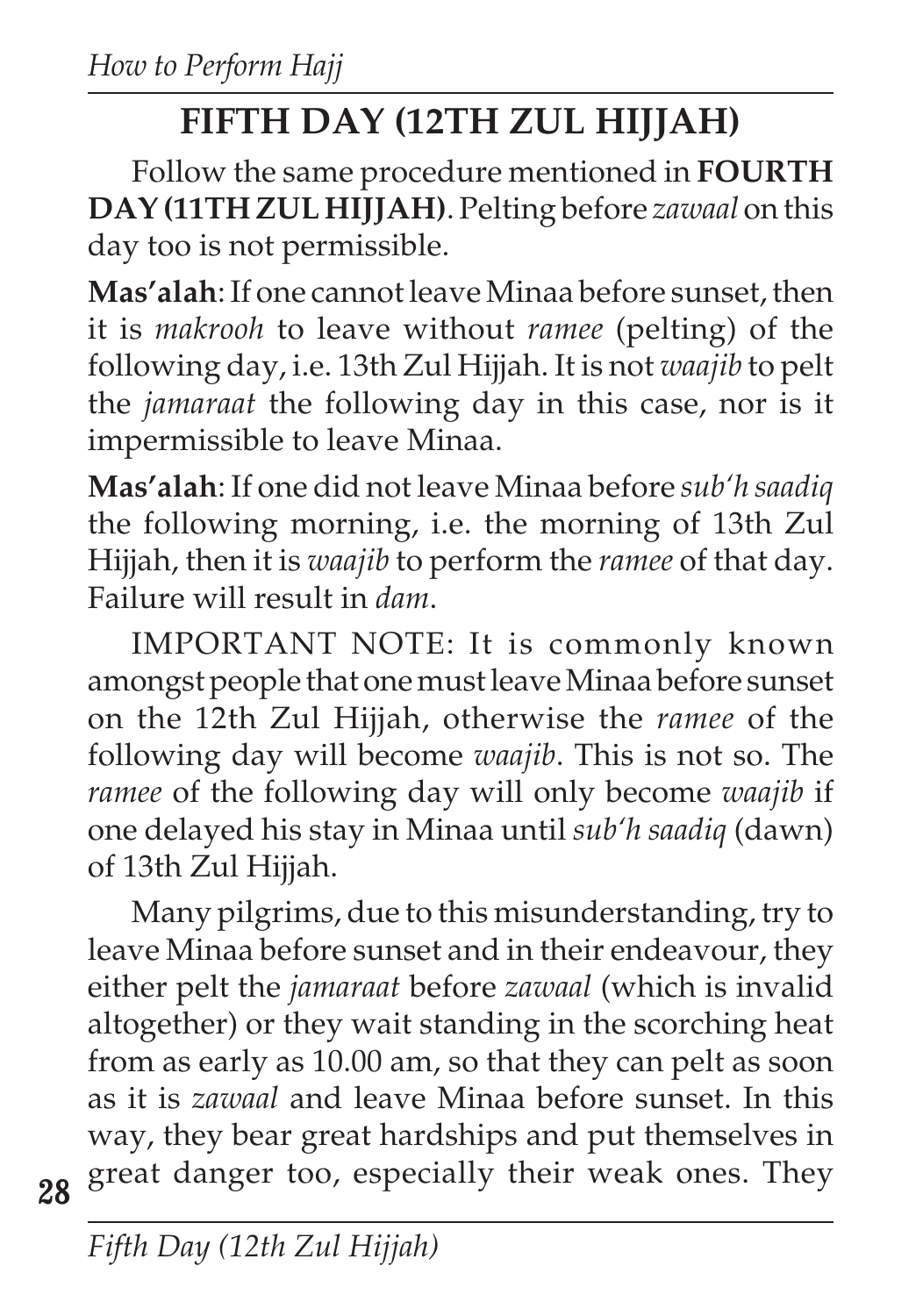become the cause of harming themselves as well as other Muslim brothers which is *haraam*. It is not an easy task to pelt the Shaytaan in the midst of a crowd of hundreds of thousands of pilgrims. Please practice patience and fulfil this obligation, preferably after *Asr*. If need be, you may delay your *ramee*until after *Maghrib*. As long as you leave Minaa before *sub'h saadiq*, it is fine.

NOTE: Many people, on their way back to Makkah are held up in traffic jam and do not perform *Maghrib Salaat*. Take care and perform *Maghrib* wherever you are and also *'Eeshaa* once you have returned to Makkah.

**Aboo Hurayrah** *radhiyallahu anhu* **reports that Rasoolullah** *sallallahu alayhi wasallam* said,"Verily there shall be no reward for a **righteous pilgrimage except Jannah."**

*Bukhaari, Muslim*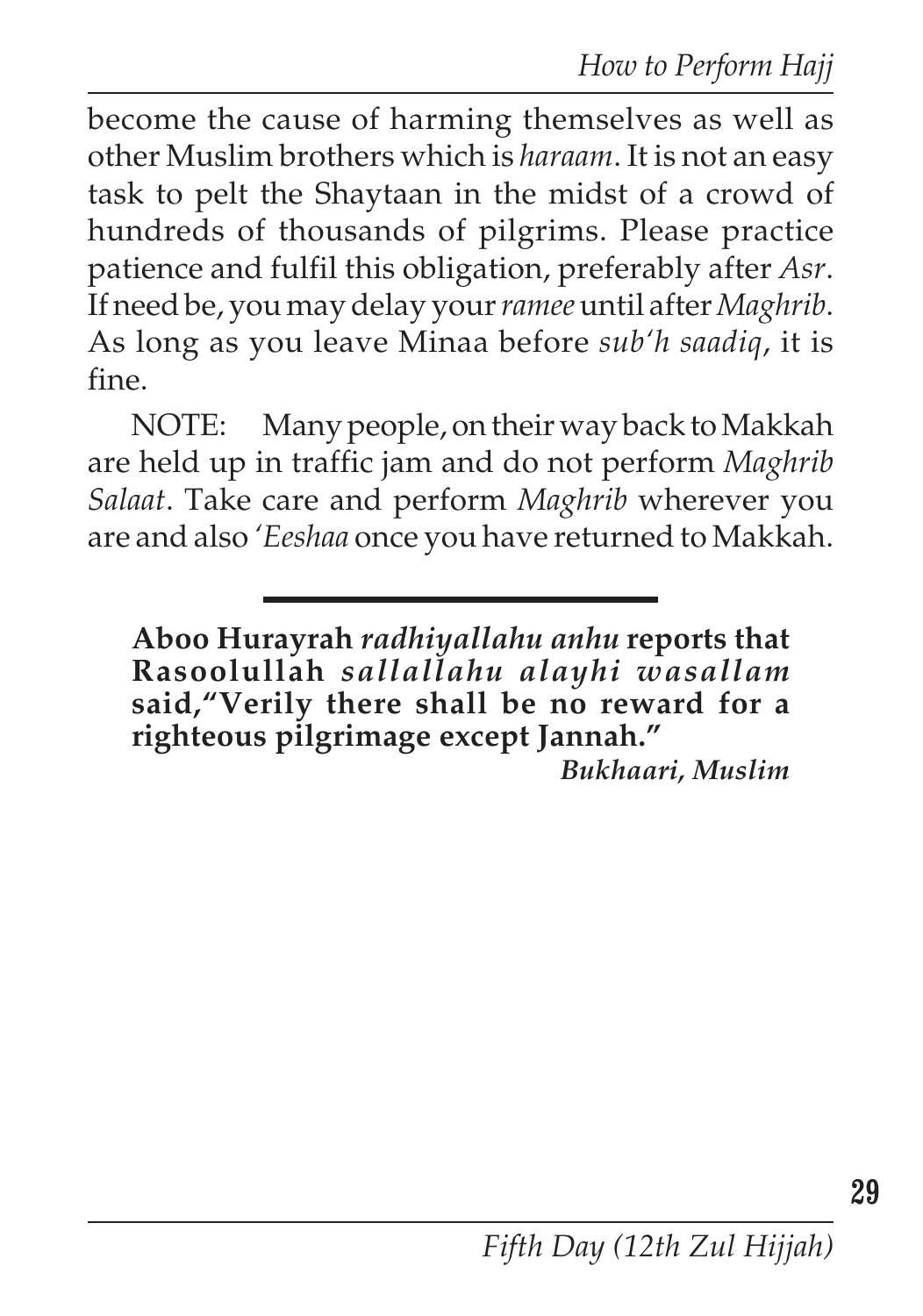# **SIXTH DAY (13TH ZUL HIJJAH)**

The *ramee* of 13th Zul Hijjah is not *waajib*. However, it is more virtuous and of greater merit to pelt all the three Shaytaan on 13th Zul Hijjah too.

If you have decided to pelt the Shaytaan on the 13th too, then follow the same procedure mentioned in **FOURTH DAY (11TH ZUL HIJJAH)**.

**Mas'alah:** For those pilgrims who have remained in Minaa until *sub'h saadiq* of 13th Zul Hijjah, to perform *ramee* on this day is *waajib* too.

## **Time for Ramee on 13th Zul Hijjah**

From *sub'h saadiq* to *zawaal Makrooh* From *zawaal* to sunset *Masnoon*

*Alhamdulillah,* **all the rites of** *Hajj* **are now complete. May Almighty Allah accept your** *Hajj* **and shower His blessings on you and your family.** *Aameen.*

**Aa'ishah** *radhiyallahu anhaa* **once sought permission from Rasoolullah** *sallallahu alayhi wasallam* **to go for** *Jihaad***. Rasoolullah** *sallallahu alayhi wasallam* **replied, "Your** *Jihaad* **is** *Hajj***."**

*Bukhaari, Muslim*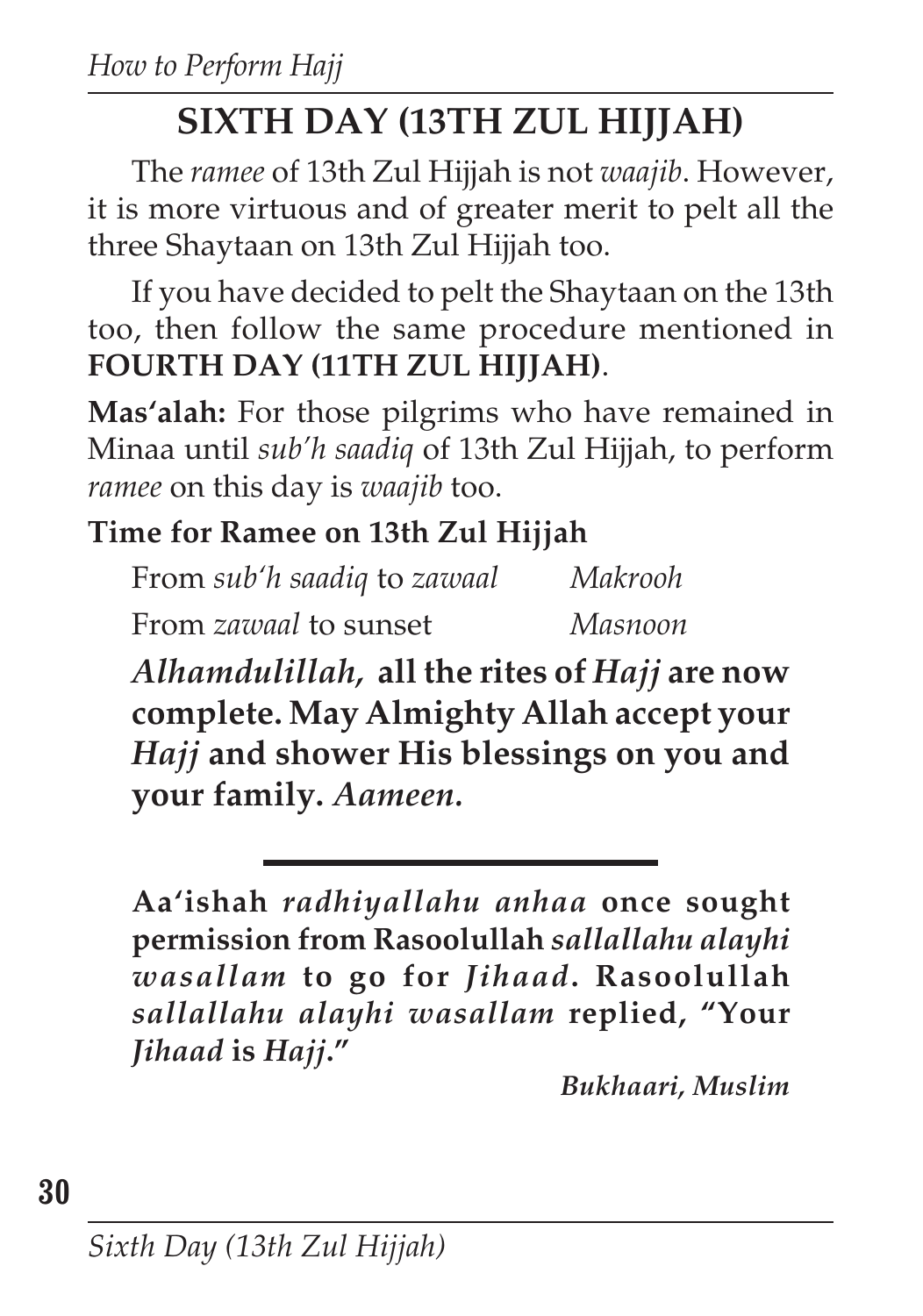# **TAWAAFE WIDAA**

For as long as you remain in Makkah, value every second and engage in *tawaaf*, *Umrah*, *zikr* and *ibadaah*, etc. However, do not perform *Umrah* until after 13th Zul Hijjah.

### **TIME FOR TAWAAFE WIDAA**

*Tawaafe widaa* can be performed any time after *tawaafe ziyaarat* but it is more better to perform it at the very time of departing.

- 1. When you decide to depart from Makkah Mukarramah, perform *tawaafe widaa* (farewell *tawaaf*) which is *waajib*.
- 2. Perform two *raka'at* of *tawaaf* at Maqaami Ibraaheem and then go to the well of Zamzam and facing *qiblah* drink its water in three draughts to your fill.
- 3. After drinking water, go to Multazam and placing your breast and right cheek against the wall of Ka'bah, cling to the cloth and seek forgiveness in total humility. Shed tears, repent, read *durood shareef*, praise Allah and make *du'aa* for as long as possible.
- 4. After *du'aa*, make *istilaam* of *Al Hajarul Aswad* and depart with a heart filled with sadness, for you do not know whether you will have the privilege of visiting these holy places again.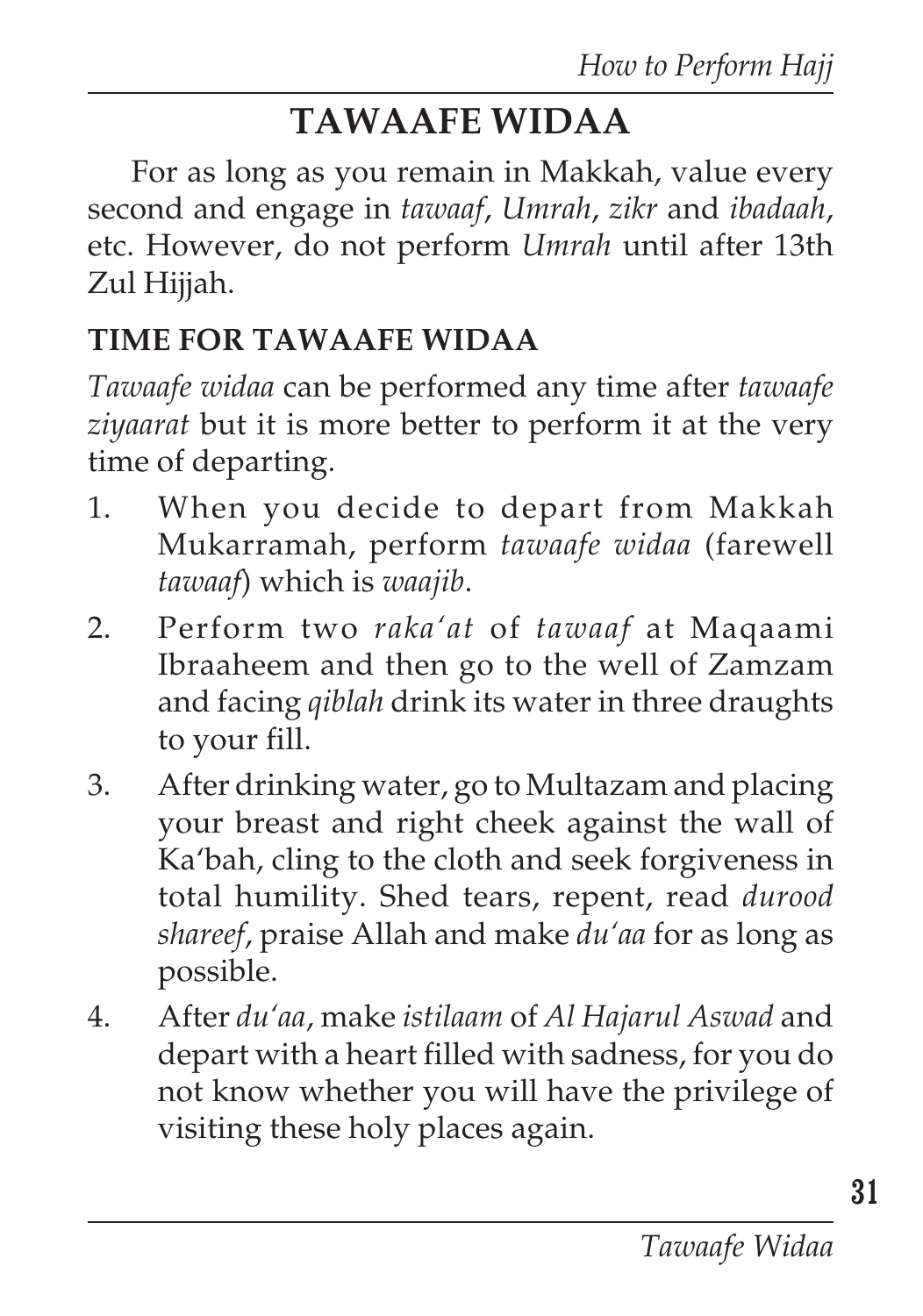*How to Perform Hajj*

**Mas'alah**: If one has returned home without performing this *tawaaf*, then he will be liable to give *dam*.

**Mas'alah**: If a *nafl tawaaf* was performed after *tawaafe ziyaarat*, then this *nafl tawaaf* will be sufficient in lieu of *tawaafe widaa* even if no *niyyah* of *tawaafe widaa* was made.

**Mas'alah**: *Tawaafe widaa* is waived from a woman who is in the state of *haydh* (menstruation) or *nifaas* (period after child birth) because it is not permissible for her to enter the Masjid in this state.

**Mas'alah**: After *tawaafe widaa*, a pilgrim can enter Al Masjidul Haraam again for *Salaat* or *tawaaf*.

**Abdullah Ibne 'Umar** *radhiyallahu anhumaa* **reports that Rasoolullah** *sallallahu alayhi wasallam* **said,"When you meet a** *Haajji* **(on his way home) then greet him, shake hands with him and ask him to beg forgiveness of Allah on your behalf before he enters his home, for his prayer for forgiveness is accepted since he is forgiven by Allah for his sins."**

*Ahmad*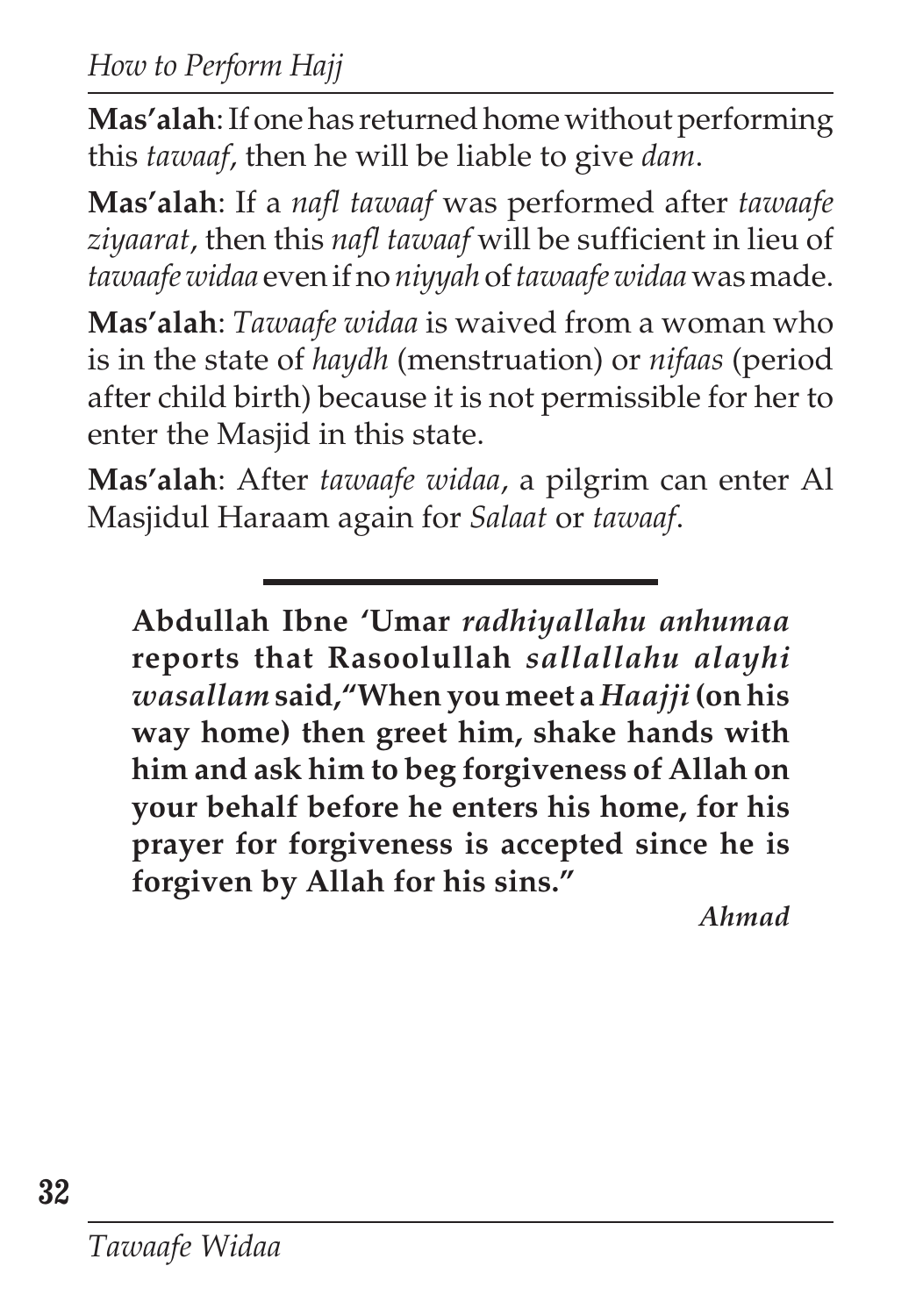# **AFTER HAJJ**

**Firstly**, the sincerity of intention should remain even after the performance of *Hajj*. There should be no pomp or show. One should not wish to be called or recognised as a *Haajji*. Many people adopt the habit of talking frequently about their journey in order that people may come to know of their *Hajj*. This is a deceit from Shaytaan who ruins the *ibaadah* of the person who is unaware of it. It is therefore, of great importance that the pilgrim does not talk about his *Hajj* without necessity, as it may lead to *riyaa* (show, insincerity). However, if necessity arises and one must talk about his *Hajj*, then he is at liberty to do so.

**Secondly**, it is noted through experience, that many pilgrims return with nothing but the sad memories to reflect upon, and this darkness filters through their tongues to the extent that they talk only about the hardships they have encountered during *Hajj*. The pilgrims should strictly refrain from this. On the contrary, they should talk about the greatness of the sacred places, the spiritual gains, the enjoyment in devotions of Haramayn – *Umrah*, *tawaaf*, *salaam* on the Sacred Grave, *Salaat* in Al Masjidul Haraam and Masjidun Nabawi, etc. If one looks at his journey of *Hajj* carefully he will find that the spiritual benefits far outweighs the physical hardships. Every second spent in these sacred places is incomparable with anything in the world.